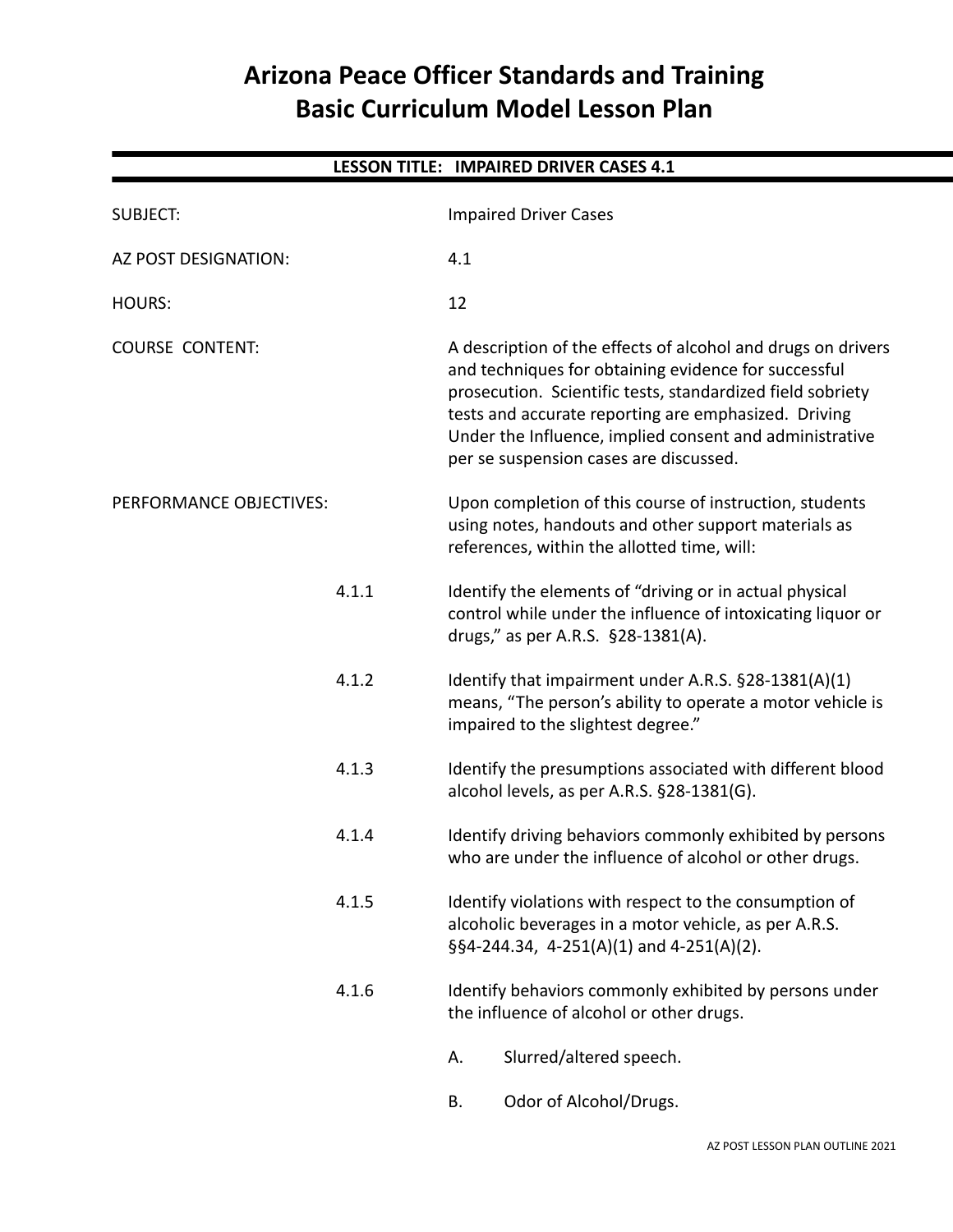- C. Poor Balance.
- D. Poor coordination.
- E. Lack of concentration.
- F. General disorientation.
- G. Altered breathing.
- H. Bloodshot/glassy eyes.
- I. Tremors.
- J. Nausea/vomiting.
- K. Facial complexion/color.
- L. Unconsciousness.
- M. Slow reaction time.
- N. Impaired vision.
- 4.1.7 Identify the following non-alcohol or drug-related factors that may affect an individual's ability to operate a motor vehicle:
	- A. Age.
	- B. Emotional status.
	- C. Mental status.
	- D. Physical status.
	- E. Distractions.
- 4.1.8 **Demonstrate** the ability to conduct the following field sobriety tests:
	- A. Walk and turn.
	- B. One (1)-leg stand.
	- C. Romberg-modified.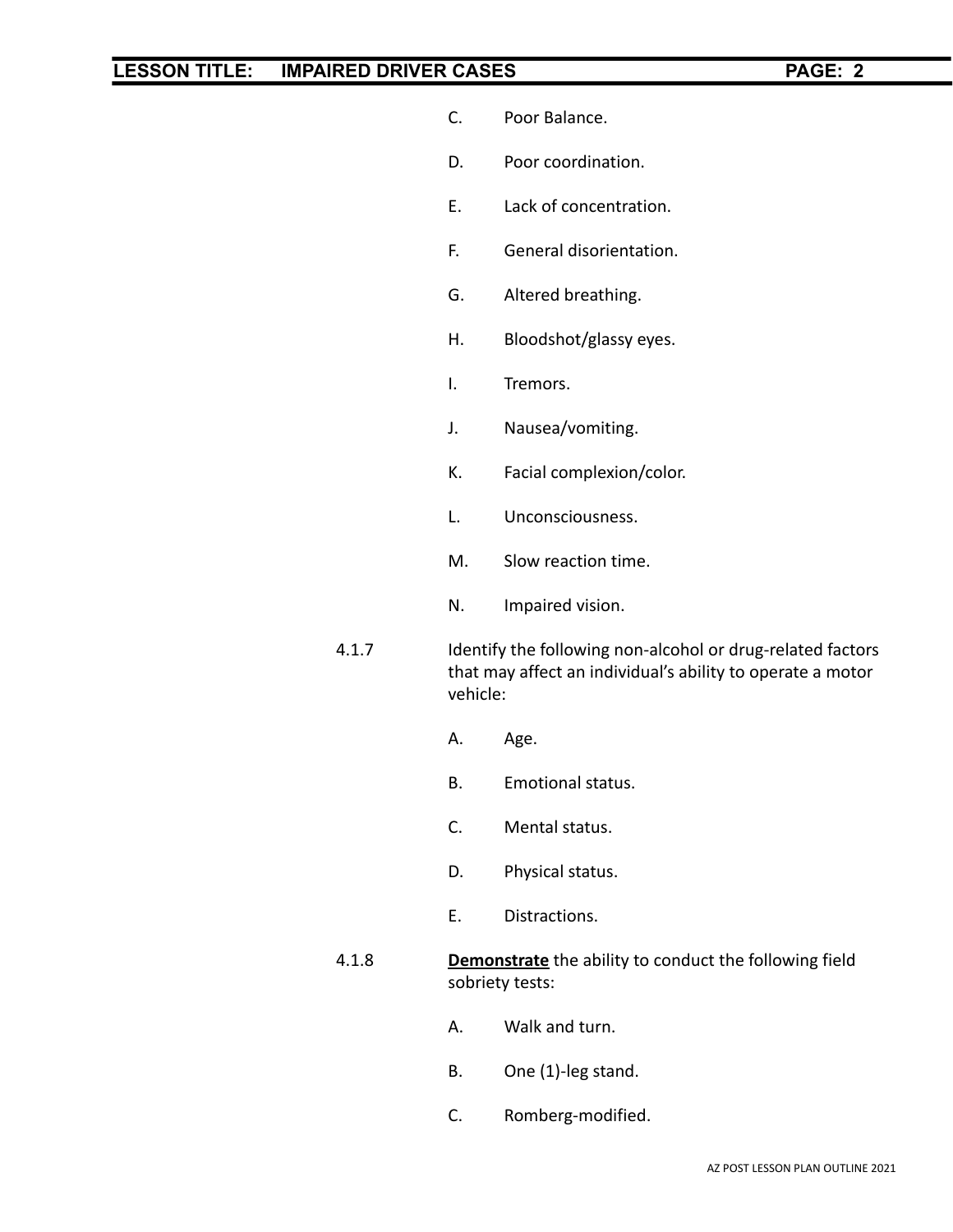| <b>LESSON TITLE:</b> | <b>IMPAIRED DRIVER CASES</b> |    | PAGE: 3                                                                                                                                                                                                                                                                                    |  |
|----------------------|------------------------------|----|--------------------------------------------------------------------------------------------------------------------------------------------------------------------------------------------------------------------------------------------------------------------------------------------|--|
|                      |                              | D. | Finger to nose.                                                                                                                                                                                                                                                                            |  |
|                      |                              | Ε. | Finger count.                                                                                                                                                                                                                                                                              |  |
|                      | 4.1.9                        |    | Identify indicators of impairment for each of the following<br>field sobriety tests:                                                                                                                                                                                                       |  |
|                      |                              | А. | Walk and turn.                                                                                                                                                                                                                                                                             |  |
|                      |                              | В. | One (1)-leg stand.                                                                                                                                                                                                                                                                         |  |
|                      |                              | C. | Romberg-modified.                                                                                                                                                                                                                                                                          |  |
|                      |                              | D. | Finger to nose.                                                                                                                                                                                                                                                                            |  |
|                      |                              | Ε. | Finger count.                                                                                                                                                                                                                                                                              |  |
|                      | 4.1.10                       |    | Given a simulated situation and/or written, verbal or visual<br>description of a possible DUI violation, explain why<br>probable cause to make an arrest does or does not exist.                                                                                                           |  |
|                      | 4.1.11                       |    | Identify the obligations of the arrested person and the<br>arresting officer under the implied consent to test<br>provisions of A.R.S. §28-1321.                                                                                                                                           |  |
|                      | 4.1.12                       |    | Identify the test options available under A.R.S. §28-1321<br>for purposes of determining the presence of alcohol or<br>other drugs.                                                                                                                                                        |  |
|                      | 4.1.13                       |    | Identify the circumstances under which an officer may<br>lawfully obtain a blood sample, as per A.R.S. §28-1388(E).                                                                                                                                                                        |  |
|                      | 4.1.14                       |    | Identify the requirement to suspend the license of a driver<br>whose blood alcohol is at, or above, .08 and the arresting<br>officer's responsibilities with regard to suspending the<br>driver's license, per A.R.S. §28-1385.                                                            |  |
|                      | 4.1.15                       |    | Describe how a person arrested for DUI shall be informed<br>of his/her right to obtain an independent blood alcohol<br>test as per A.R.S. §28-1388(C) and case law.                                                                                                                        |  |
|                      | 4.1.16                       |    | Given a simulated situation in which an individual is driving<br>under the influence of alcohol, demonstrate the proper<br>techniques for approaching the vehicle, interviewing the<br>driver, administering field sobriety tests, arresting the<br>driver and maintaining officer safety. |  |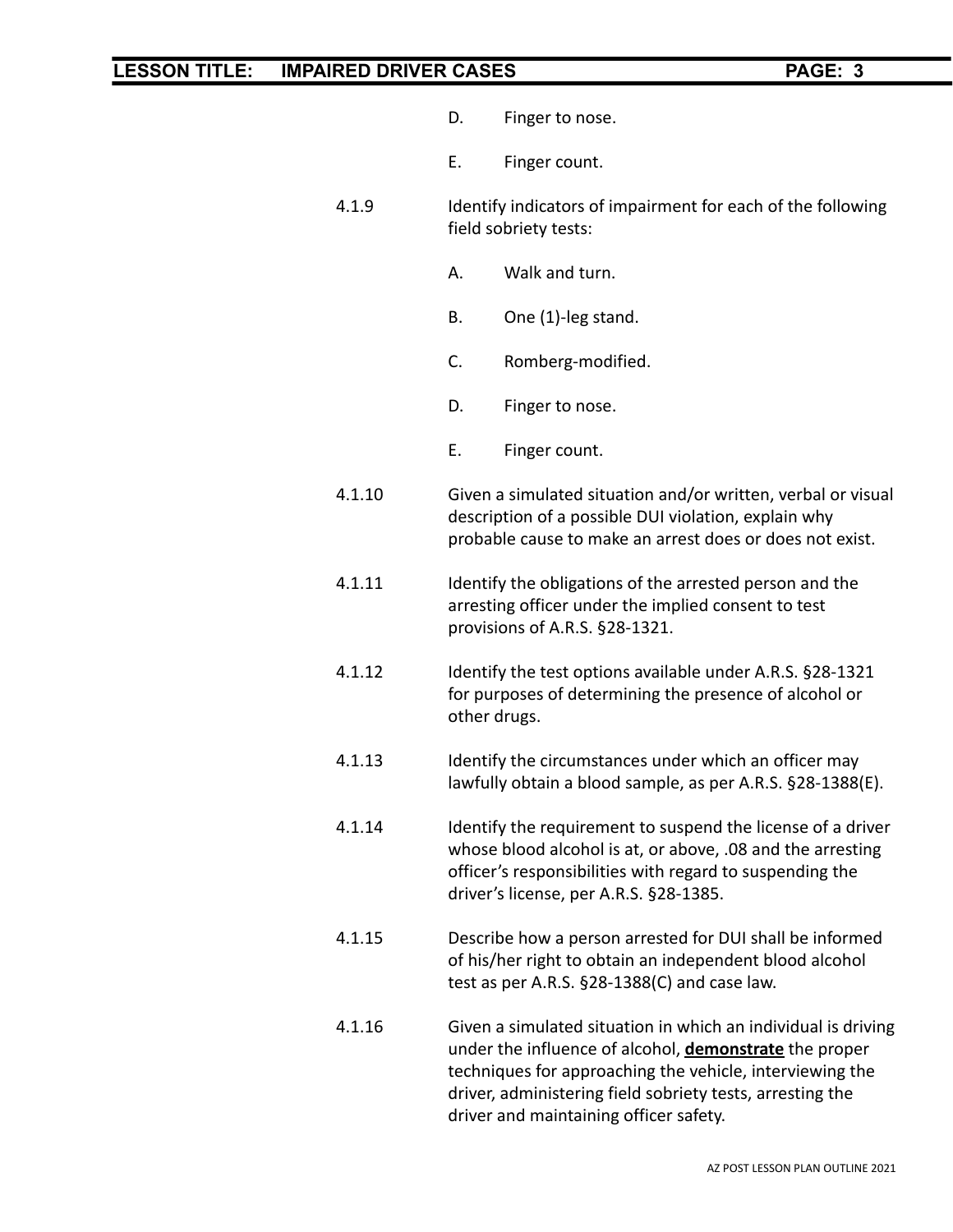4.1.17 Given a simulated situation and/or a written, verbal or visual description of a DUI arrest, **complete** the arrest report and any additional, relevant paperwork.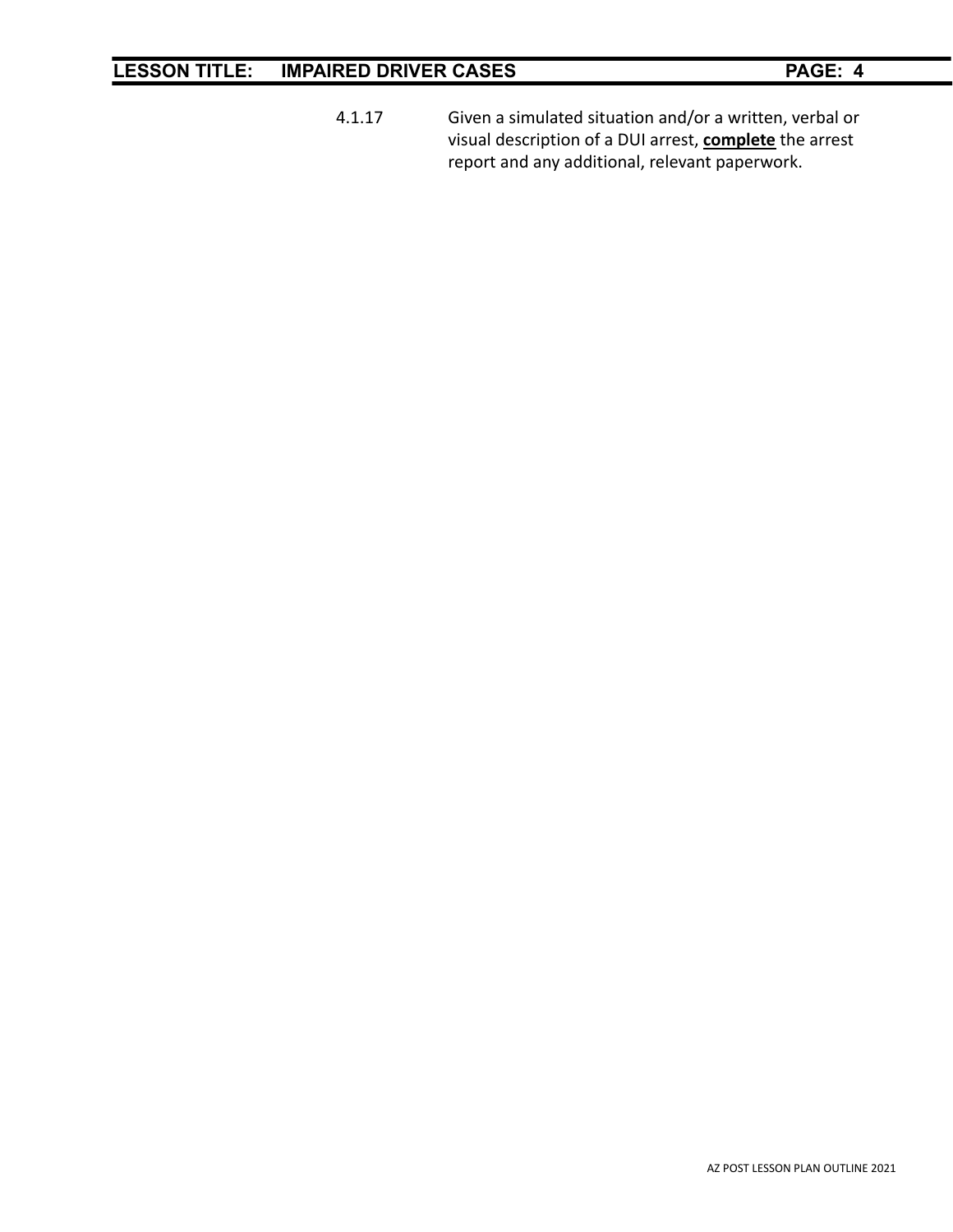| DATE FIRST PREPARED:                       | August 1995                     |                                                                                                                                                                                                                            |  |                                            |
|--------------------------------------------|---------------------------------|----------------------------------------------------------------------------------------------------------------------------------------------------------------------------------------------------------------------------|--|--------------------------------------------|
| PREPARED BY:                               |                                 | Lt. J. Klima and T. Sills, Phoenix PD                                                                                                                                                                                      |  |                                            |
| <b>REVIEWED - REVISED:</b>                 |                                 | Sergeant Giles Tipsword, Phoenix PD                                                                                                                                                                                        |  | DATE: May 1999                             |
| <b>REVIEWED - REVISED:</b>                 |                                 | SME Committee, Officer Walt Peeling                                                                                                                                                                                        |  | DATE: May 2002                             |
| <b>REVIEWED - REVISED:</b>                 |                                 | Sergeant Bill Peters, Officer Tim Lafferty, Mesa PD.,                                                                                                                                                                      |  |                                            |
|                                            | Sergeant Scott Elliott, PCSO    |                                                                                                                                                                                                                            |  | DATE: September 2003                       |
| <b>REVIEWED - REVISED:</b>                 |                                 | Officer Tim Lafferty, Mesa PD.                                                                                                                                                                                             |  |                                            |
|                                            | Lt. Tim Lane, Arizona DPS.      |                                                                                                                                                                                                                            |  | DATE: March 2004                           |
| <b>REVIEWED - REVISED:</b>                 |                                 | Officer Tim Lafferty, Mesa PD.                                                                                                                                                                                             |  |                                            |
|                                            | Lt. Tim Lane, Arizona DPS.      |                                                                                                                                                                                                                            |  | DATE: June 2005                            |
| <b>REVIEWED - REVISED:</b>                 | Tim Gaffney, Arizona GOHS       |                                                                                                                                                                                                                            |  |                                            |
|                                            |                                 | Officer Scott Sullivan, Tucson PD                                                                                                                                                                                          |  | DATE: October 2007                         |
| <b>REVIEWED - REVISED:</b>                 |                                 | Scott Sullivan, SME Committee                                                                                                                                                                                              |  | DATE: March 2009                           |
| <b>REVIEWED - REVISED:</b>                 | <b>SME Committee</b>            |                                                                                                                                                                                                                            |  | DATE: January 2010                         |
| <b>REVIEWED - REVISED:</b>                 | <b>SME Committee</b>            |                                                                                                                                                                                                                            |  | DATE: October 2010                         |
| <b>REVIEWED - REVISED:</b>                 | <b>SME Committee</b>            |                                                                                                                                                                                                                            |  | DATE: November 2011                        |
| <b>REVIEWED - REVISED:</b>                 | <b>SME Committee</b>            |                                                                                                                                                                                                                            |  | DATE: November 2012                        |
| <b>REVIEWED - REVISED:</b>                 | <b>SME Committee</b>            |                                                                                                                                                                                                                            |  | DATE: June 2014                            |
| <b>REVIEWED - REVISED:</b>                 | AZPOST and SME group            |                                                                                                                                                                                                                            |  | DATE: July 2017                            |
| <b>REVIEWED - REVISED:</b>                 | AZPOST and SME group            |                                                                                                                                                                                                                            |  | DATE: October 2018                         |
| <b>REVIEWED - REVISED:</b>                 | AZPOST and SME group            |                                                                                                                                                                                                                            |  | DATE: July 2019                            |
| <b>REVIEWED - REVISED:</b>                 | <b>SME Committee</b>            |                                                                                                                                                                                                                            |  | DATE: February 2021                        |
| <b>REVIEWED - REVISED:</b>                 | AZPOST (DocX)                   |                                                                                                                                                                                                                            |  | DATE: December 2021                        |
| AZ POST - APPROVAL:                        | Stephen Enteman                 |                                                                                                                                                                                                                            |  | DATE: July 2019                            |
| AZ POST - APPROVAL:<br>AZ POST - APPROVAL: | <b>Mandy Faust</b><br>Lori Wait |                                                                                                                                                                                                                            |  | DATE: February 2021<br>DATE: December 2021 |
|                                            |                                 |                                                                                                                                                                                                                            |  |                                            |
| <b>INSTRUCTOR REFERENCES:</b>              |                                 |                                                                                                                                                                                                                            |  |                                            |
| <b>CLASS LEVEL:</b>                        |                                 | Student                                                                                                                                                                                                                    |  |                                            |
| <b>TRAINING AIDS:</b>                      |                                 | Handouts: Alcohol Influence Report, Implied Consent<br>Affidavit, N.H.T.S.A. Visual Detection of DUI Motorists and<br>N.H.T.S.A. Visual Detection of DUI Motorcyclists.<br>http://www.azleg.gov/ArizonaRevisedStatutes.asp |  |                                            |
| <b>INSTRUCTIONAL STRATEGY:</b>             |                                 | Interactive lecture, class discussions and practical<br>exercises.                                                                                                                                                         |  |                                            |
| <b>SUCCESS CRITERIA:</b>                   |                                 | 70 % or above on a written, multiple-choice examination.                                                                                                                                                                   |  |                                            |
| <b>COMPUTER FILE NAME:</b>                 |                                 | 4.1 Impaired Driver Cases.doc                                                                                                                                                                                              |  |                                            |
| DATE RELEASED TO THE SHARE FILE:           |                                 | May 27, 2022                                                                                                                                                                                                               |  |                                            |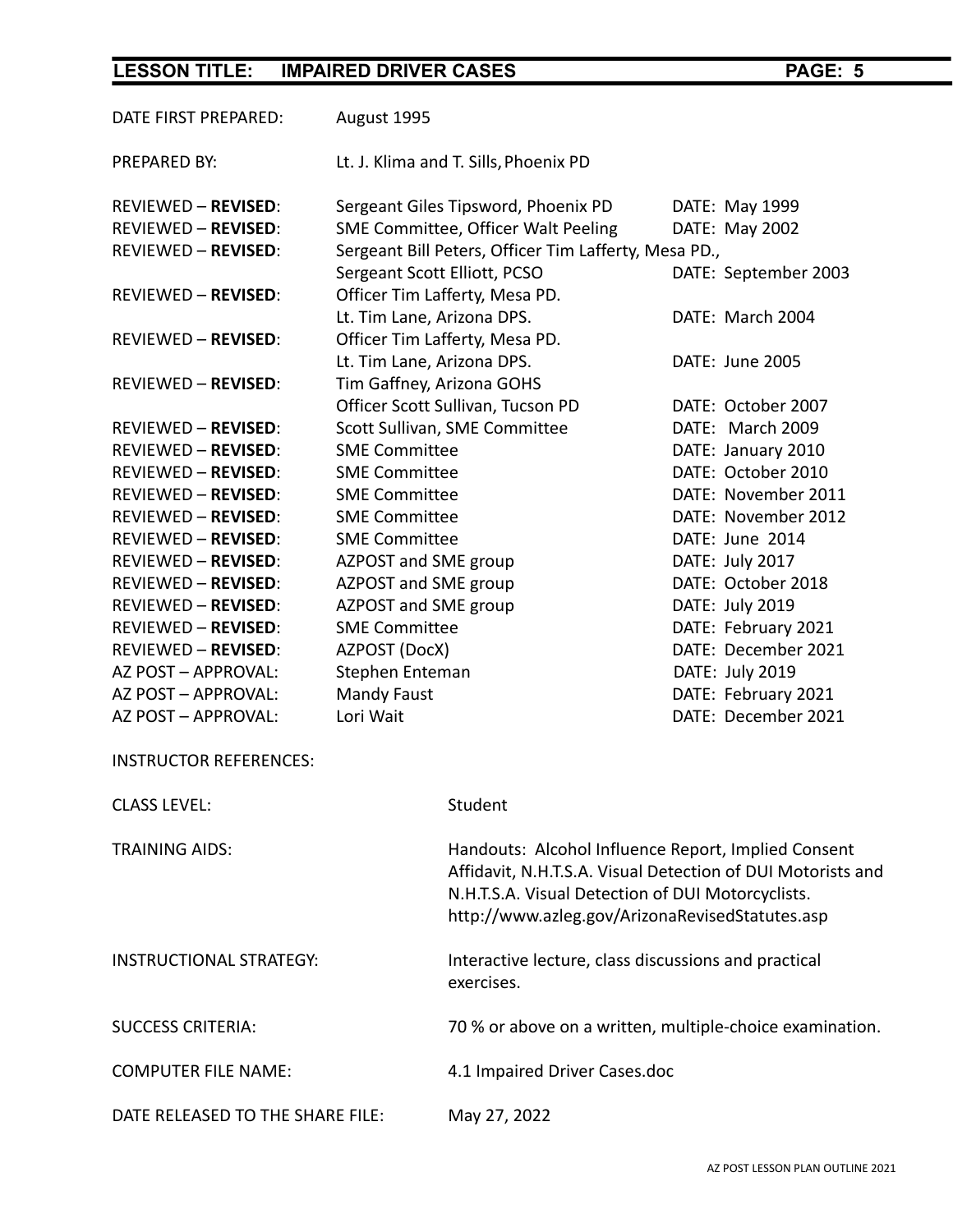#### **I. INTRODUCTION**

- A. Instructor (self) introduction.
- B. Preview of performance objectives.

#### **II. PROBLEMS OF THE IMPAIRED DRIVER IN SOCIETY**

- A. DUI problem.
	- 1. Each year, tens of thousands of people die in traffic collisions.
	- 2. Throughout the nation, alcohol and drug impairment are the major contributors to traffic fatalities.
		- a. Nearly half  $\mathcal{V}_2$  of all fatal crashes involve drinking and or drug impaired drivers.
		- b. Most dead drinking drivers were DUI at the time of the crash.
		- c. Alcohol-related crashes are nine (9) times more likely to result in death.
- B. Statistics of driving while impaired: *INSTRUCTOR NOTE: These statistics come from NHTSA studies.*
	- 1. On an average, at any given time "two percent (2%)."
		- a. Daytime one percent (1%) or less.
		- b. Weeknights about five percent (5%).
		- c. Weekend nights 10% or more.
	- 2. When are most DUI drivers on the road?
		- a. In a special study of drivers leaving bars between 9:00 p.m. and 2:00 a.m. on Friday and Saturday nights, one (1) in seven (7) had a BAC of .10 or more.
	- 3. The average DUI violator.
		- a. In an opinion survey conducted by Psychology Today, 41% of respondents reported they occasionally drove while "drunk".
		- b. Studies indicate the average DUI violator drives while intoxicated approximately 80 times each year.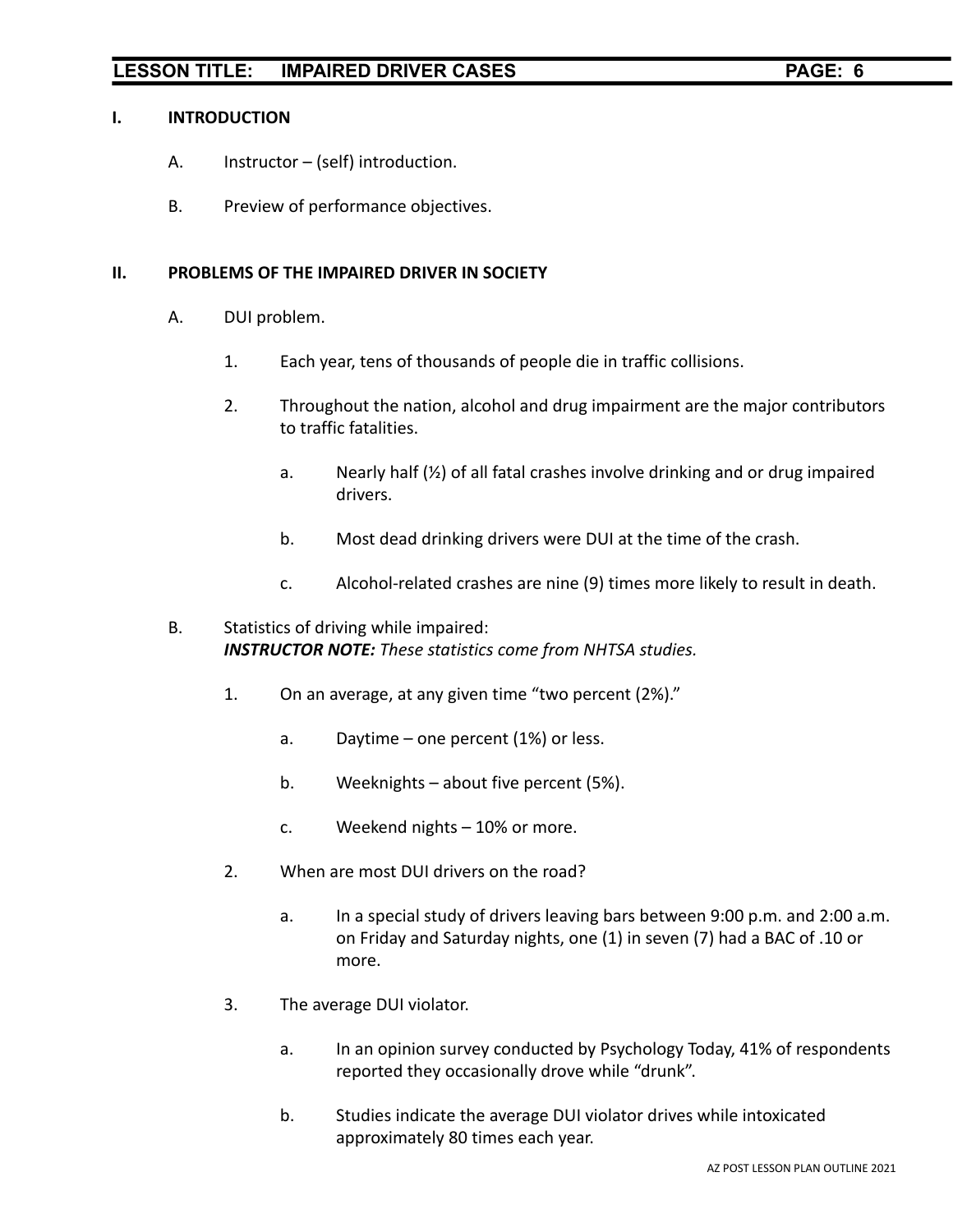c. The first faculty affected by alcohol is judgment.

#### **III. DUI LAW**

- A. A.R.S. §28-1381(A): "It is unlawful for any person to drive or be in actual physical control of a vehicle within this state under any of the following circumstances": **P.O. 4.1.1**
- B. All DUI laws apply to vehicles on the roadway and also to vehicles operated on private property. *INSTRUCTOR NOTE: Define vehicle per §28-101 – definitions.§28-101*
	- 1. A.R.S. §28-1381(A)(1): "While under the influence of intoxicating liquor, any drug, a vapor releasing substance containing a toxic substance or any combination of liquor, drugs or vapor releasing substance if the person is impaired to the slightest degree."
	- 2. Elements: **P.O. 4.1.2** *INSTRUCTOR NOTE: Explain impairment to the slightest degree.*
		- a. To drive or be in actual physical control of a vehicle.
		- b. Within this state. *INSTRUCTOR NOTE: Define actual physical control as used in prosecuting DUI cases.*
		- c. Under the influence of intoxicating liquor, drugs, toxic vapors or any combination. Read law verbatim.
	- 3. A.R.S. §28-1381(A)(2): "If a person has an alcohol concentration of 0.08 or more within two hours of driving or being in actual physical control of the vehicle and the alcohol concentration results from alcohol consumed either before or while driving or being in actual physical control of the vehicle."
	- 4. Elements:
		- a. To drive or be in actual physical control of a vehicle.
		- b. Within this state.
		- c. 0.08 or more alcohol concentration within two (2) hours of driving.
	- 5. A.R.S. §28-1381(A)(3): "While there is any drug defined in Section 13-3401 or its metabolite in the person's body."
	- 6. Elements:

*INSTRUCTOR NOTE: "DRE" Read Definition for 13-3401, covers both legal and illegal drugs. If legal drugs are used: Investigate for more than prescribed use*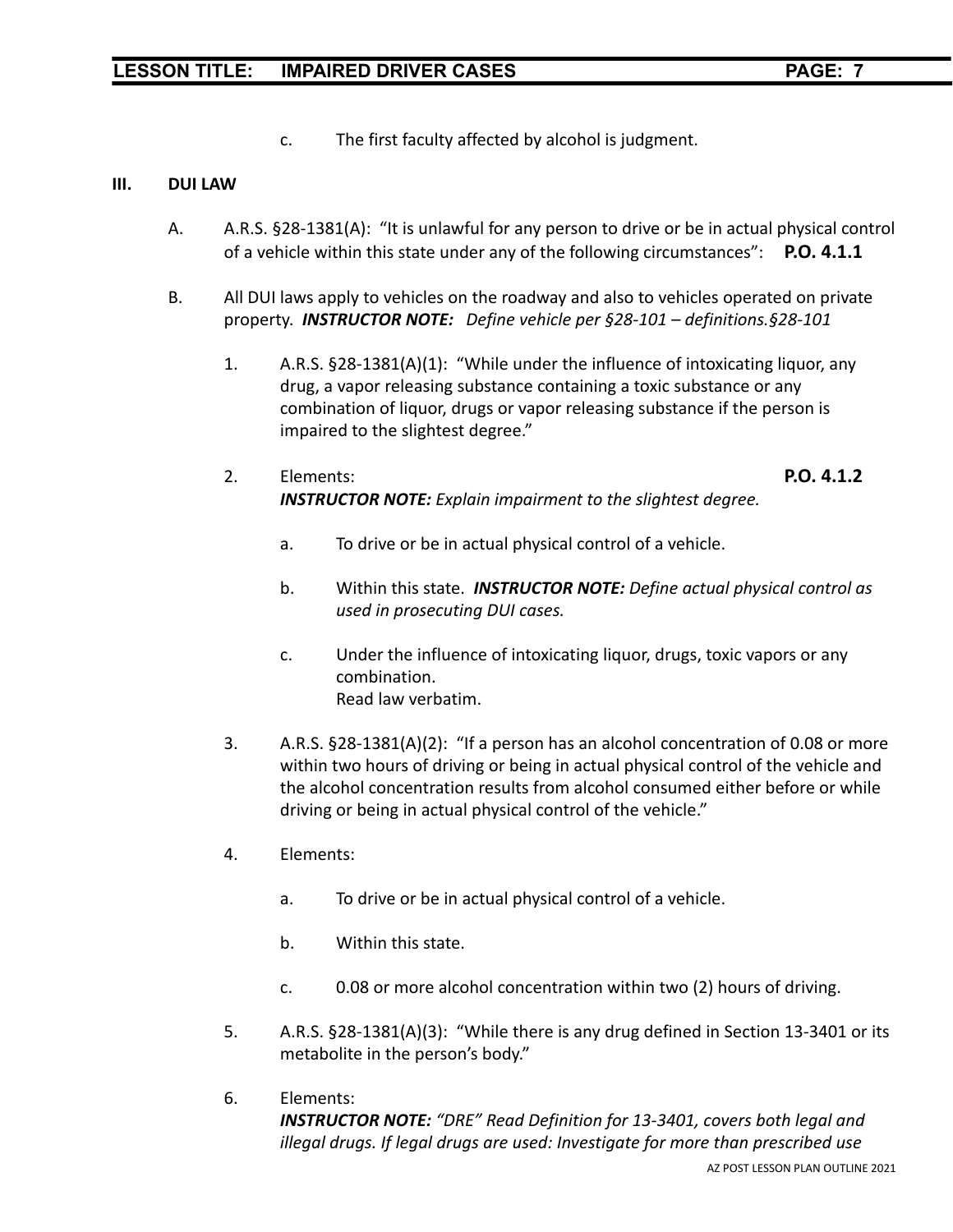*and/or illegal prescription.*

- a. Within this state.
- b. With any of the specified drugs or their metabolites in their body. *INSTRUCTOR NOTE: Follow your agency's policy for charging criteria.*

7. A.R.S. §28-1381(A)(4): "If the vehicle is a commercial motor vehicle and the person has an alcohol concentration of 0.04 or more."

- a. Elements:
- b. To drive or be in actual physical control.
- c. A commercial motor vehicle.
- d. Within the state.
- e. Have an alcohol concentration of 0.04 or more.
- 8. A.R.S. §28-1382(A): "If the person has an alcohol concentration as follows within two hours of driving or being in actual physical control of the vehicle."
	- a. 0.15 or more but less than 0.20.
	- b. 0.20 or more.
- C. Aggravated DUI (felony).
	- 1. A.R.S. §28-1383(A): "A person is guilty of AGGRAVATED DRIVING OR ACTUAL PHYSICAL CONTROL WHILE UNDER THE INFLUENCE OF INTOXICATING LIQUOR OR DRUGS if the person does ANY of the following:
	- 2. A.R.S. §§28-1383(A)(1): Commits a violation of §28-1381 and/or §28-1382 his privilege to drive is suspended, canceled, revoked, or refused, or the person's driver's license or privilege to drive is restricted as a result of violating §28-1382 or under §28-1385. *INSTRUCTOR NOTE: Read law verbatim. Point out the same elements as misdemeanor DUI. Follow your county attorney charging criteria. A1/A2 Class 4 Felony.*
	- 3. A.R.S. §28-1383(A)(2): WITHIN A PERIOD OF EIGHTY-FOUR MONTHS commits a THIRD OR SUBSEQUENT violation of §§28-1381, 28-1382 OR THIS SECTION, OR IS CONVICTED OF A VIOLATION OF §§28-1381, 28-1382 OR THIS SECTION, AND HAS PREVIOUSLY BEEN CONVICTED OF ANY COMBINATION OF CONVICTION OF §28-1381, 28-1382 OR THIS SECTION, OR ACTS committed in this state would be a violation of §§28-1381, 28-1382 or this section.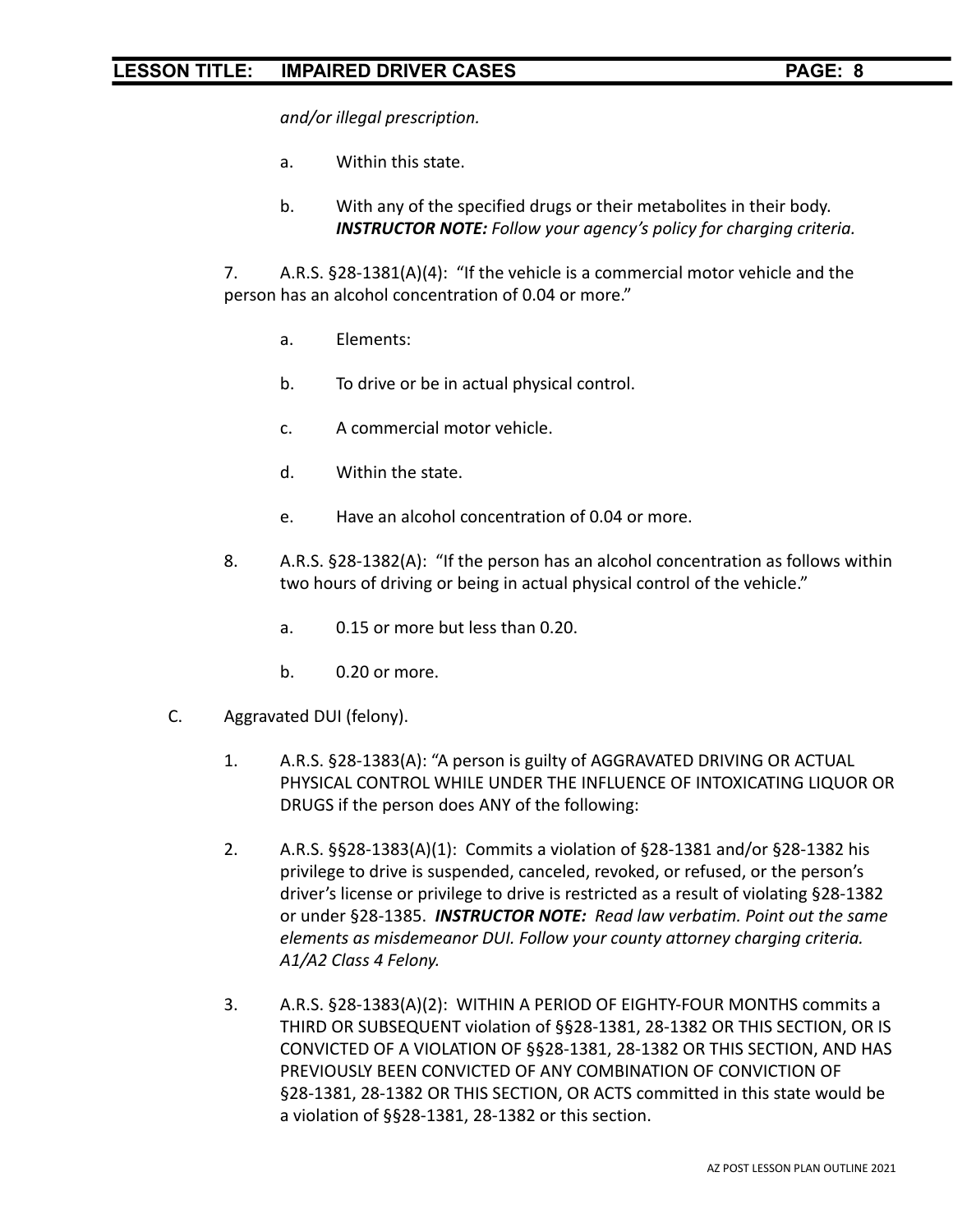- 
- 4. A.R.S. §§28-1383(A)(3): Commits a violation of §28-1381 and/or §28-1382 while a person under 15 years of age is in the vehicle." This A3 Class 6 Felony
- 5. A.R.S. §28-1383(A)(4): While the person is ordered by the court or required pursuant to section 28-3319 by the department to equip any motor vehicle the person operates with a certified ignition interlock device (IID), commits a violation of section 28-1381, section 28-1382 or this section. This is a A4 Class 4 Felony *INSTRUCTOR NOTE: A driver with an IID requirement may be in violation of the IID statute. See A.R.S. §28-1464.*
- 6. Commits a violation of section 28-1381, section 28-1382 or this section while driving the wrong way on a highway. See wrong way definition in A.R.S. 28-694.
- D. Presumptive levels relating to alcohol concentrations A.R.S. §28-1381(G):

**P.O. 4.1.3**

- 1. 0.05 or less, ". . .it may be presumed that the defendant was not under the influence of intoxicating liquor." *INSTRUCTOR NOTE: these presumptions are absent any other evidence*.
- 2. In excess of .05 but less than .08, such fact shall not give rise to any presumption that the defendant was, or was not, under the influence of intoxicating liquor.
- 3. 0.08 or more, ". . .it may be presumed that the defendant was under the influence of intoxicating liquor."
- E. Suspension requirements for "Admin Per Se" and "Implied Consent." **Distribute copy of Admin Per Se / Implied consent.**
	- 1. Explain that test(s) may include a breath test, blood test, urine test or other bodily substance. *INSTRUCTOR NOTE: Admin per se 90 days. Implied consent suspension 1-2 years* **P.O. 4.1.11**
	- 2. If the chemical test (breath) result is 0.08 or above, serve suspension (A.R.S. §28-1385). *INSTRUCTOR NOTE: Explain that there is no impairment required. Explain that this is not a DUI violation and does not count as a prior DUI conviction. Read verbatim.* **P.O. 4.1.12**
	- 3. If chemical Test (blood or urine) results are not available at the time of arrest, suspension is still served.
	- 4. Read the implied consent advisement verbatim and initial appropriate boxes. (A.R.S. §28-1381). **P.O. 4.1.14**
	- 5. Discuss the law regarding refusal to submit to chemical test(s) and driving privilege.
	- 6. Explain Implied consent (refusal) suspensions, apply only to chemical tests. AZ POST LESSON PLAN OUTLINE 2021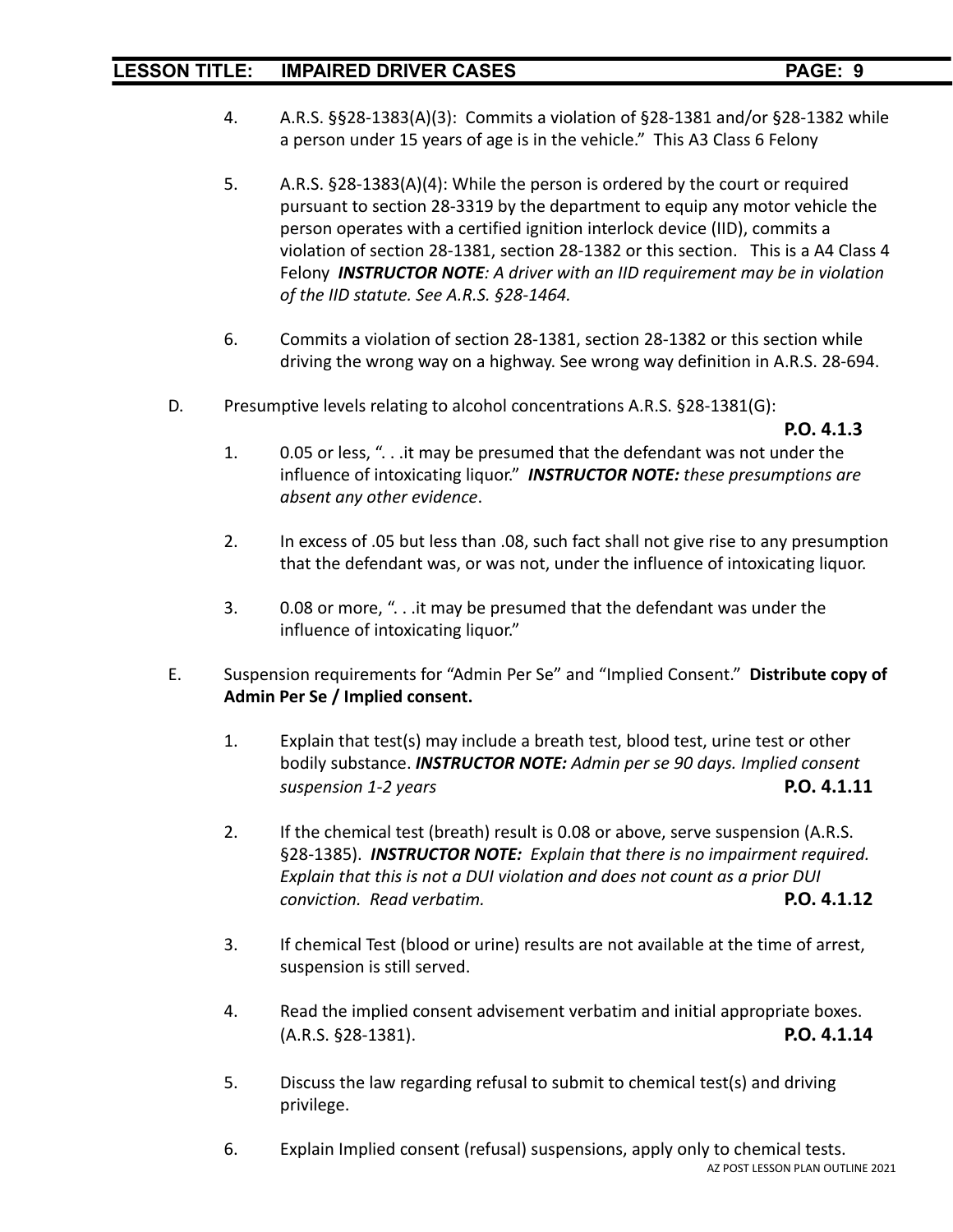There is no provision in the Admin Per Se/Implied Consent Law to suspend a driver's license for refusal to submit to FST's. If the violator refuses the Admin Per Se/Implied Consent, proceed with getting a search warrant.

- F. There are three (3) state liquor statutes that pertain to drinking alcoholic beverages while being in, or driving, a motor vehicle. They are: **P.O. 4.1.5**
	- 1. A.R.S. §4-244.34 "It is unlawful for a person under the age of twenty-one (21) years to drive or be in physical control of a motor vehicle while there is any spirituous liquor in the person's body." *INSTRUCTOR NOTE: Read §4-244.34, Class 1 misdemeanor.*
	- 2. A.R.S.  $\S4-251(A)(1)$  "Consumption of liquor while operating or riding in a vehicle." *INSTRUCTOR NOTE: Read §4-251(A)(1), Class 2 misdemeanor.*
	- 3. A.R.S. §4-251(A)(2) "Possession of an open container of liquor within the passenger compartment." *INSTRUCTOR NOTE: Read §4-251(A)(2), Class 2 misdemeanor.*
- G. Explain to the class that this statute is often referred to as the "Zero Tolerance" law.
	- 1. If any officer suspects that a person under 21years old has been consuming spirituous liquor and driving, he/she can now require this person to take a test(s) of breath, blood, urine or other bodily substance. *INSTRUCTOR NOTE: The "ADMIN PER SE" statute applies to this scenario.*
	- 2. If the person refuses, his/her driver's license will be suspended for one (1) year under A.R.S. §28-1321 or for two (2) years with prior implied consent refusal within the past 84 months.
	- 3. If impairment is also detected, the person should be cited for both DUI and the liquor violation.

#### **IV. DETECTION PHASES P.O. 4.1.4**

- A. DUI detection problems.
	- 1. Studies show that for every DUI violator arrested, three (3) others are contacted by police and are not arrested. *INSTRUCTOR NOTE: According to the Fort Lauderdale Study in 1975.*
	- 2. Mainly due to: Lack of training and/or manpower.
- B. Phase one: Vehicle in motion.
	- 1. Divided attention concept: "The ability of a person to perform two (2) or more tasks at the same time." *INSTRUCTOR NOTE: Solicit students' ideas of how this* AZ POST LESSON PLAN OUTLINE 2021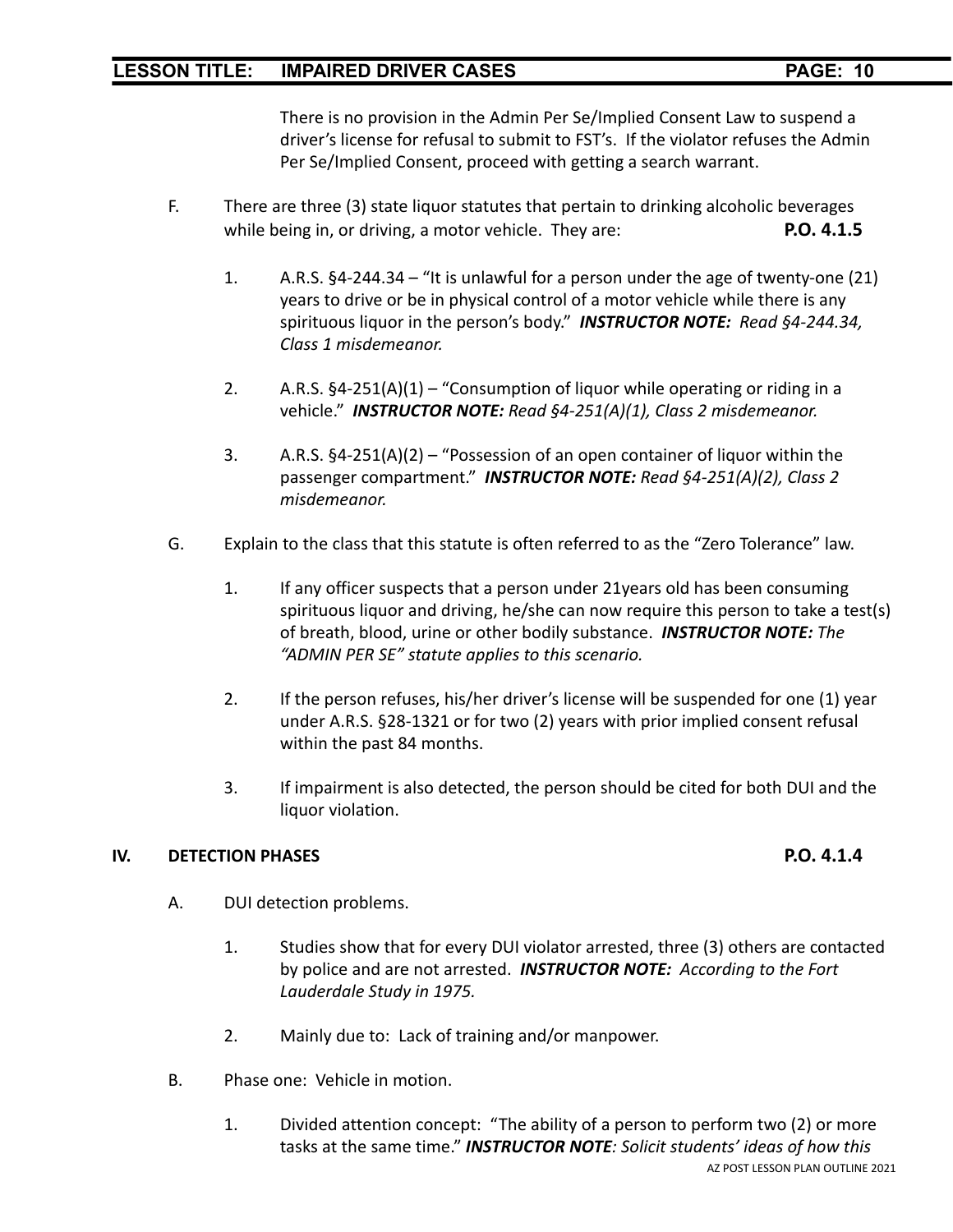*relates to driving.*

- 2. Things to look for: *INSTRUCTOR NOTE: Solicit recruit participation in defining a-f.*
	- a. Moving violation.
	- b. Equipment violation.
	- c. Other violations.
	- d. Unusual operation.
	- e. Normal operation.
	- f. Anything else.
		- i. Reasonable suspicion of a crime.
- 3. Probability values:
	- a. Studies show that a person with a BAC of 0.08 or more commits some type of violation more often than others.
	- b. N.H.T.S.A. driving clues. N.H.T.S.A. motorist and motorcycle driving clues. *INSTRUCTOR NOTE: (Handout) And Videos if available.*
- 4. Stop of suspect vehicle by an officer things to look for: *INSTRUCTOR NOTE: Re-emphasize divided attention.*
	- a. Tries to flee.
	- b. No response.
	- c. Slow/immediate response.
	- d. Abrupt weave.
	- e. Sudden stop.
	- f. Strikes curb.
	- g. New violations.
	- h. Anything else.
- 5. Common symptoms of alcohol impairment (in general):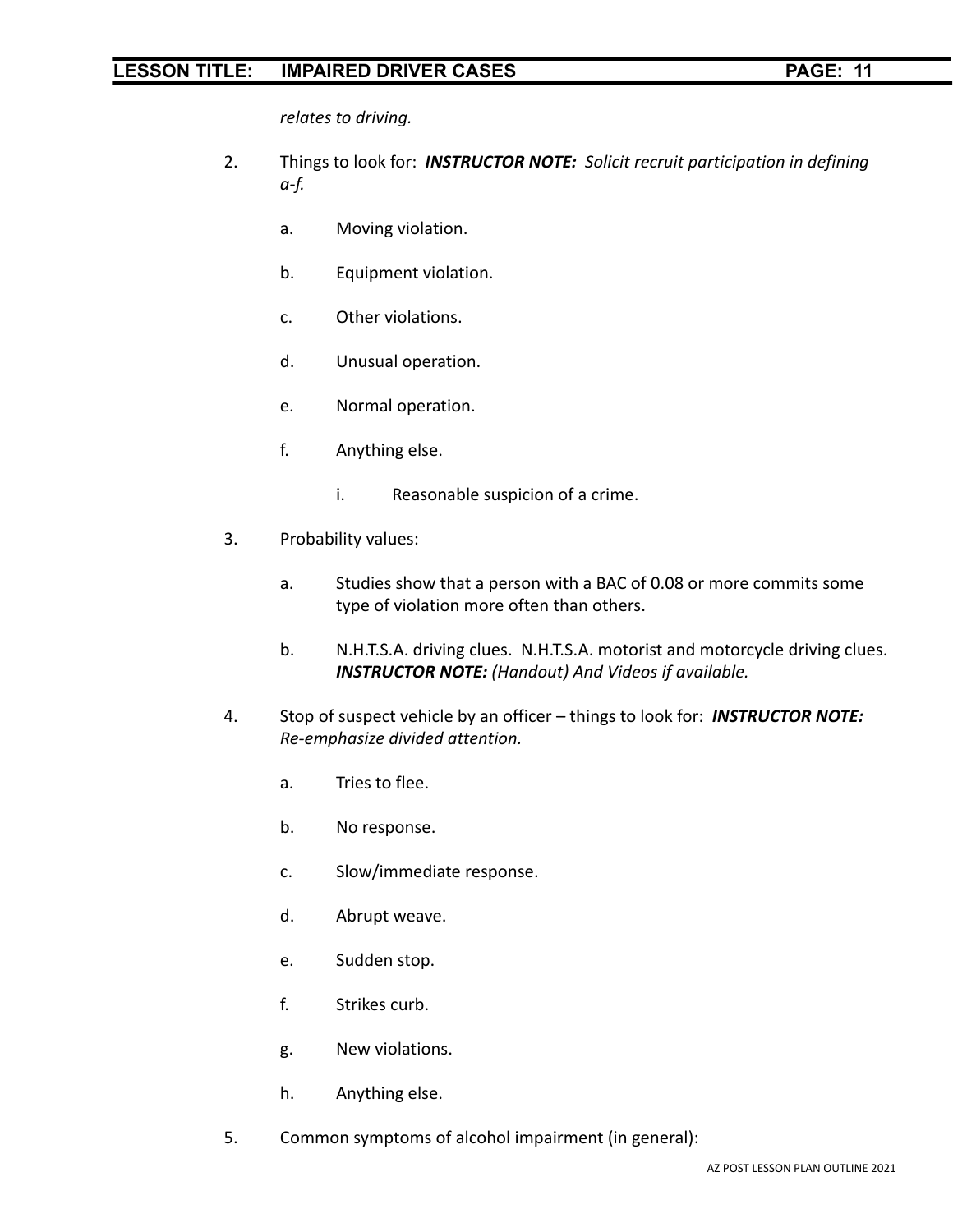- a. 0.03 BAC = judgment/slowed response.
- b.  $0.05$  BAC = risk taking.
- c.  $0.08$  BAC = impaired vision.
- d. 0.10 BAC = poor condition.
- C. Phase two: Personal contact.
	- 1. Suspect sitting in vehicle things to look for and note:
		- a. What do you see?
		- b. What do you hear?
		- c. What do you smell?
		- d. Odor of an alcoholic beverage coming from the interior of the vehicle.
		- e. "Cover up" odors (i.e., cigarettes or gum). Other odors (i.e., burnt marijuana, paint, air fresheners, etc.). *INSTRUCTOR NOTE: Solicit additional things to look for from students.*
		- f. Alcoholic beverage containers in vehicles, empty or not. *INSTRUCTOR NOTE: Examples – fumbling or dropping items.*
		- g. Dexterity problems.
		- h. Statements. *INSTRUCTOR NOTE: Admission or inconsistent or inappropriate responses.*
		- i. Unconsciousness.
		- j. Indicators of alcohol intoxication: **P.O. 4.1.6**
			- i. Odor of alcohol/drugs.
			- ii. Slurred/altered speech. **P.O. 4.1.6A**
			- iii. Poor coordination. **P.O. 4.1.6B**
			- iv. Lack of concentration. **P.O. 4.1.6C**
			- v. General orientation. **P.O. 4.1.6D**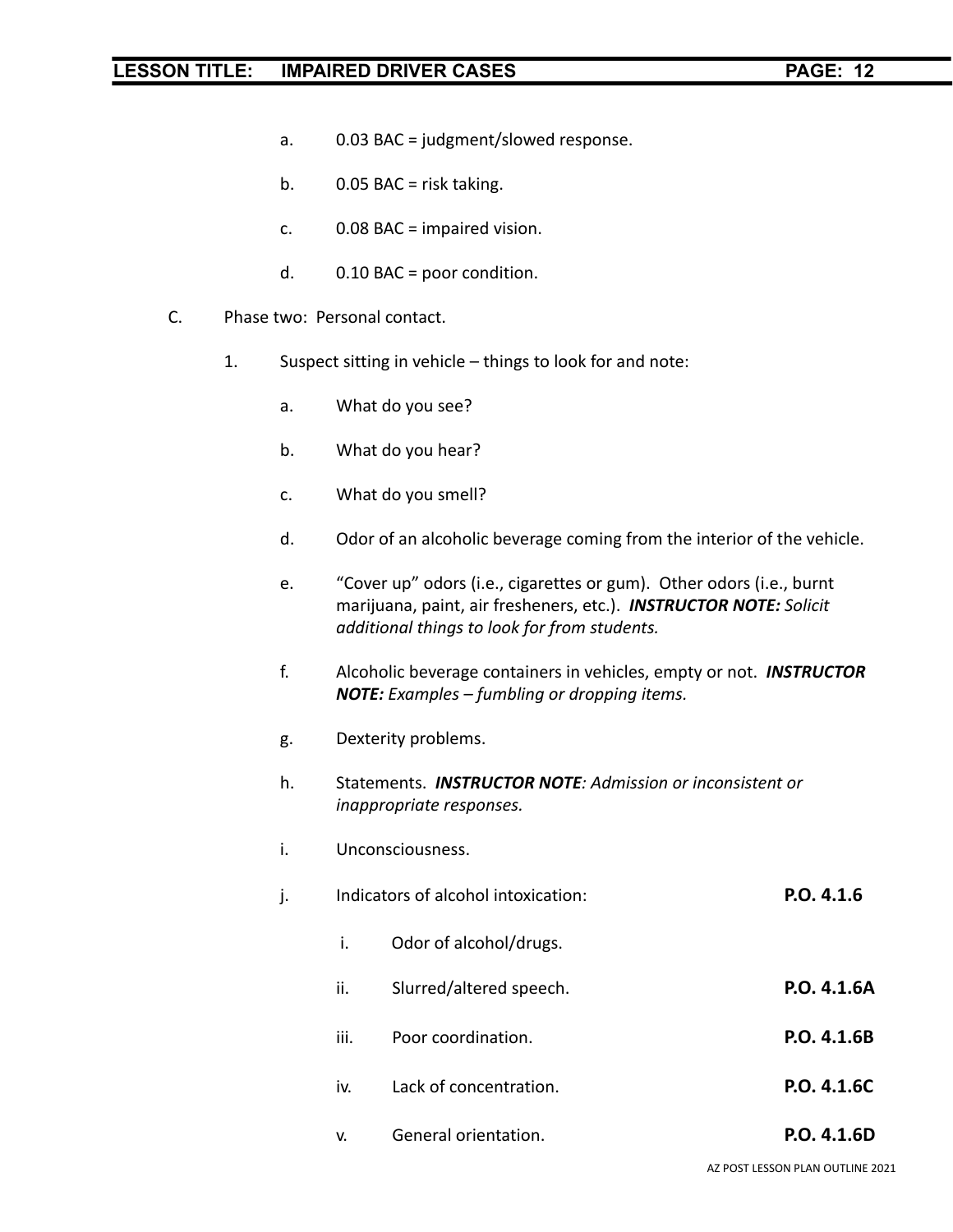| vi.   | Altered breathing.                                                                                                                                            | P.O. 4.1.6E        |
|-------|---------------------------------------------------------------------------------------------------------------------------------------------------------------|--------------------|
| vii.  | Bloodshot/"glassy" eyes.<br><b>INSTRUCTOR NOTE:</b> Alcohol is a vasodilator - it dilates blood<br>vessels (alcohol is only one (1) cause of bloodshot eyes). | <b>P.O. 4.1.6F</b> |
| viii. | Tremors.                                                                                                                                                      | P.O. 4.1.6G        |
| ix.   | Nausea/vomiting.                                                                                                                                              | P.O. 4.1.6H        |
| X.    | Facial complexion/color.                                                                                                                                      | P.O. 4.1.61        |
| xi.   | Unconsciousness.                                                                                                                                              | P.O. 4.1.6J        |
| xii.  | Slow reaction time.                                                                                                                                           | P.O. 4.1.6K        |
| xiii. | Impaired vision.                                                                                                                                              | P.O. 4.1.6L        |

- 2. Exiting vehicle things to look for and note:
	- a. Vehicle is still in gear. *INSTRUCTOR NOTE: Solicit additional things to look for from recruit*s. *Alcohol is a vasodilator.*
	- b Balance problems when standing up from a vehicle.
	- c. Dropping items. *INSTRUCTOR NOTE: An odor of alcohol is coming from the person's breath.*
	- d. Cannot open the door.
	- e. Climbs out of the vehicle.
	- f. Leans on the vehicle.
	- g. Angry or unusual reactions.
	- h. Anything else?
- D. Phase three: Pre-arrest screening.
	- 1. Preliminary questions.
		- a. Drinking (what, when, where). *INSTRUCTOR NOTE: Lacking an agency policy, you can wait until the actual arrest is made.*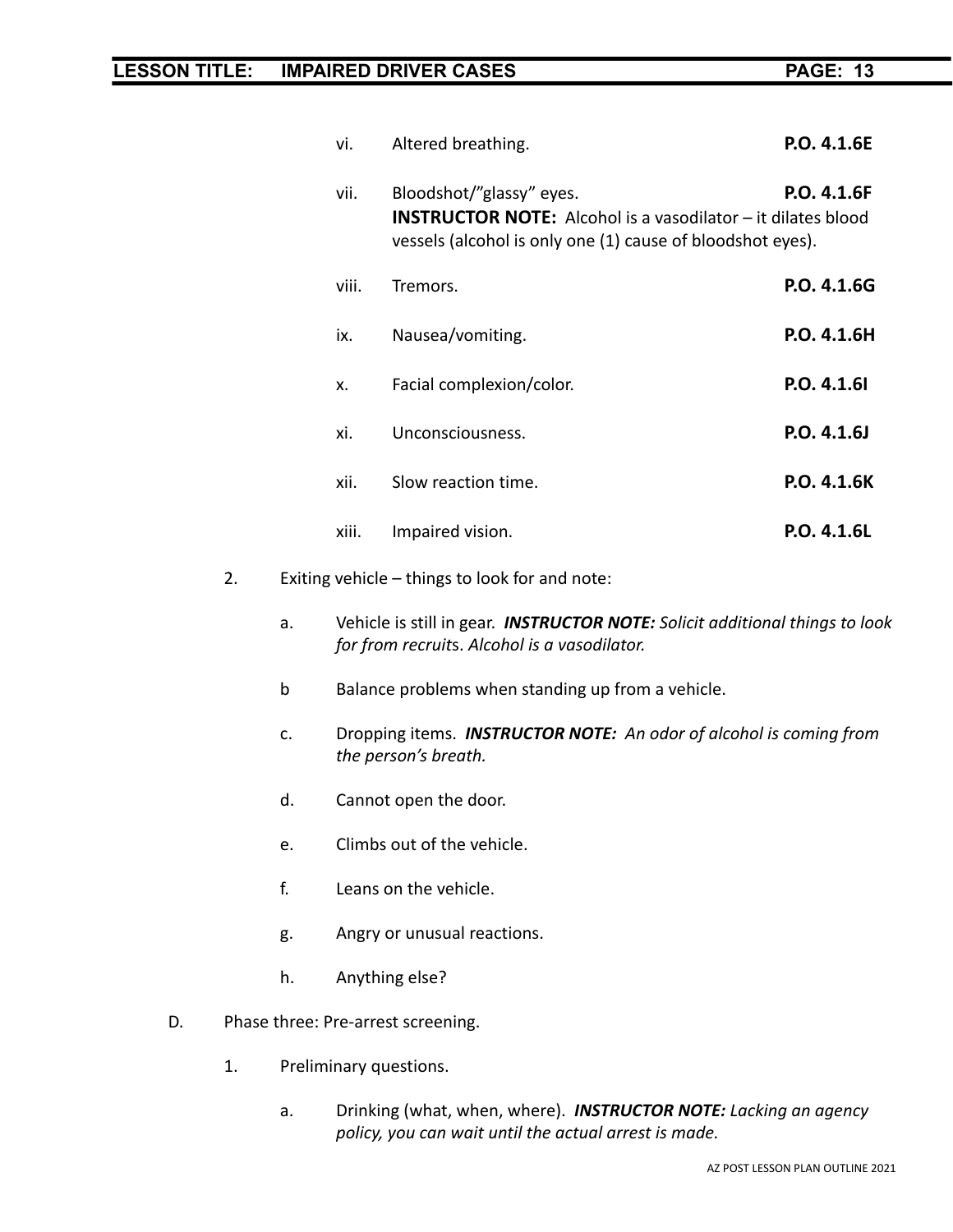- b. Meds/drugs.
- c. Physical problems/disabilities. *INSTRUCTOR NOTE: Physical problems can include problems with the neck, back, hips, knees or ankles.*
- 2. Divided attention concept relating to standardized field sobriety testing.
	- a. Test needs to be simple in nature.
	- b. Multiple tasks to be done at the same time.
- 3. There are five (5) field sobriety tests that officers can administer to suspected DUI offenders. *INSTRUCTOR NOTE: Hand out Alcohol Influence Report.*

**P.O.4.1.8**

- a. Walk and turn.
- b. One (1)-leg stand.
- c. Romberg modified.
- d. Finger to nose.
- e. Finger count.
- 4. Explain each FST and demonstrate instructions by administering tests to volunteer students. Go over the clues that students should look for in each test for documenting suspect performance.

#### **V. STANDARDIZED FIELD SOBRIETY TEST P.O. 4.1.9**

- A. Caution: Safety of the violator, officers and the public should always be evaluated when conducting SFST's.
- B. Practice sessions for each SFST.
	- 1. Walk and turn test (N.H.T.S.A. Standardized/validated). **P.O. 4.1.9E**
		- a. Describe to the class how to administer and clues to look for:
			- i. Cannot keep balance during instruction. (breaks heel to toe position) *INSTRUCTOR NOTE: Point out to the class: The sequence of SFST's is the sequence to use in the field***.**
			- ii. Starts too soon. *INSTRUCTOR NOTE: Eight (8) total clues.*
			- iii. Stops while walking.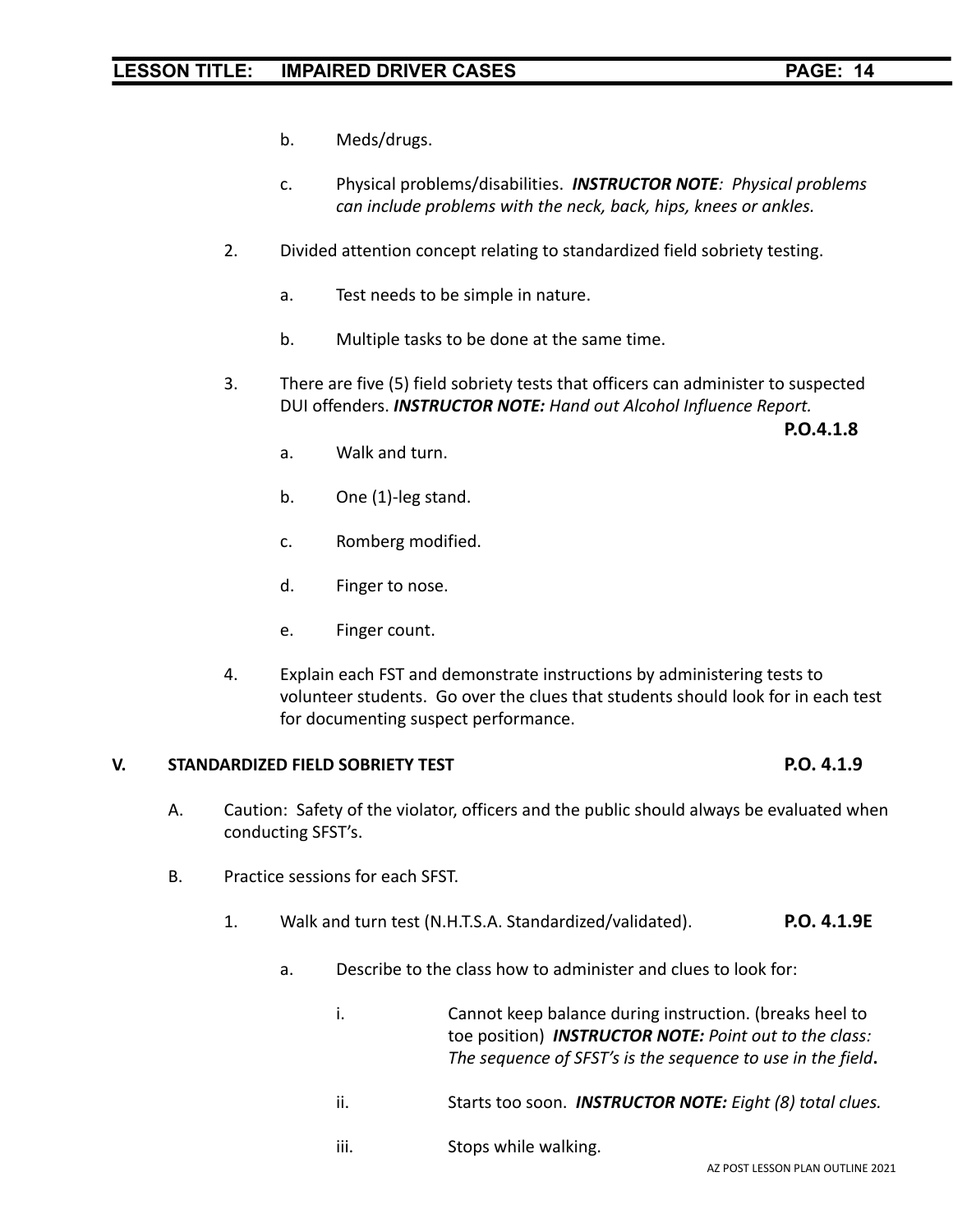| iv.   | Does not touch heel to toe more than one-half inch (1/2").                                                                                                                                                                    |
|-------|-------------------------------------------------------------------------------------------------------------------------------------------------------------------------------------------------------------------------------|
| V.    | Steps off line. <b>INSTRUCTOR NOTE:</b> Stress officer safety.                                                                                                                                                                |
| vi.   | Uses arms for balance more than six inches (6").                                                                                                                                                                              |
| vii.  | Improper turn (fails to take small steps around lead foot).                                                                                                                                                                   |
| viii. | Incorrect number of steps. <b>INSTRUCTOR NOTE:</b><br>Emphasize that students can help each other by pointing<br>out errors of omission or commission. Improper turn<br>includes spin, pivot or losing balance while turning. |

- b. If two (2) or more clues are observed, 79%, that subject's BAC/BRAC is .08 or greater. *INSTRUCTOR NOTE: Percentages come from 1998 San Diego study*.
- c. Students will get into groups of two (2) to three (3) and administer tests to each other.
- 2. One (1)-leg stand (N.H.T.S.A. Standardized/validated). **P.O. 4.1.9C**
	- a. Describe to the class how to administer and clues to look for:
		- i Sways while balancing. **INSTRUCTOR NOTE**: This test must be a timed, 30-second test. Not when the suspect counts to 30.
		- ii. Uses arms for balance more than six inches (6").
		- iii. Hops.
		- iv. Puts foot down. *INSTRUCTOR NOTE: Four (4) total clues*.
	- b. If two (2) or more clues are observed, 83%, that subject's BAC/BRAC is .08 or greater. **INSTRUCTOR NOTE:** Percentages come from 1998 San Diego study.
	- c. Students will get into groups of two (2) to three (3) and administer the test to each other.
- 3. Romberg-modified test. **P.O.4.1.9D**
	- a. Describe to the class how to administer and clues to look for:
		- i. Required additional instruction.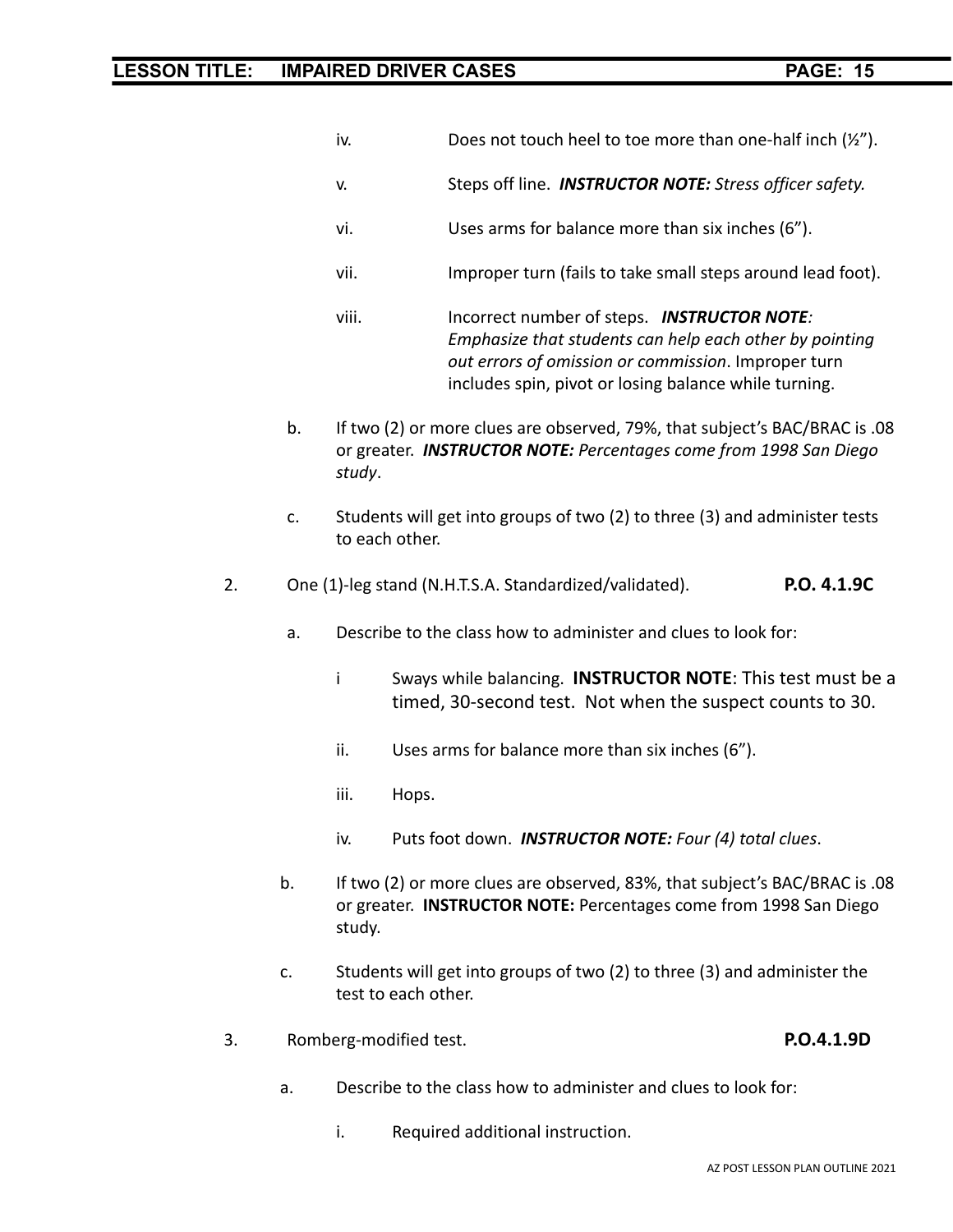- ii. Opened eyes during testing. *INSTRUCTOR NOTE: A variation of the test can be an internal estimation of 30 seconds.*
- iii. Failed to keep heels together throughout. *INSTRUCTOR NOTE: Not validated, but is a good test to detect impairment*.
- iv. Failed to keep head tilted back.
- v. Swaying.
- vi. Error in alphabet or numbers. *INSTRUCTOR NOTE: Another option is to have the suspect estimate 30 seconds in their mind. The officer should time the suspect's response. This may be a good indicator for drug impairment.*
- b. Students will get into groups of two (2) to three (3) and administer the test to each other.
- 4. Finger-to-nose test. **P.O. 4.1.9A**

- a. Describe to the class how to administer and clues to look for: *INSTRUCTOR NOTE: Not validated, but is a good test to detect impairment*.
	- i. Required additional instruction.
	- ii. Opened eyes during testing.
	- iii. Failed to keep heels together during testing.
	- iv. Used hand other than the one designated.
	- v. Missed nose with fingertip.
	- vi. Touched nose with other than fingertip.
	- vii. Swaying.
- b. Students will get into groups of two (2) to three (3) and administer the test to each other.
- 5. Finger count test. **P.O. 4.1.9B**

- a. Describe to the class how to administer and clues to look for.
- b. Students will get into groups of two (2) to three (3) and administer the AZ POST LESSON PLAN OUTLINE 2021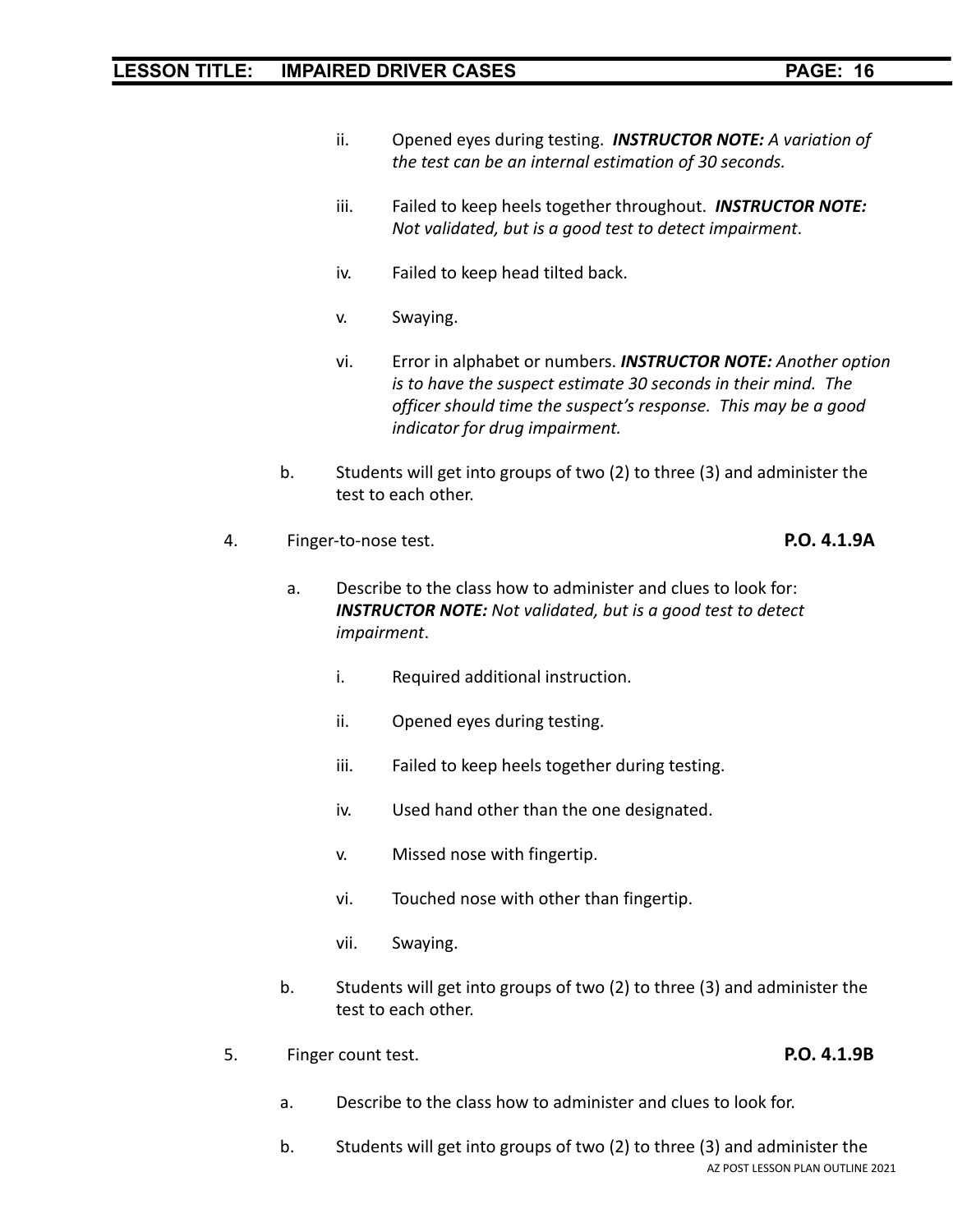test to each other. *INSTRUCTOR NOTE: Use two (2) different recruits for each of the five (5) SFST's.Not validated, but is a good test to detect impairment.*

- C. Demonstration in front of the class.
	- 1. Have one (1) student come up in front of the class to administer an FST to another student.
		- a. Walk and turn test.
		- b. One (1)-leg stand test.
		- c. Romberg-modified test.
		- d. Finger-to-nose test.
		- e. Finger count test.
	- 2. Horizontal Gaze Nystagmus (N.H.T.S.A validated). *INSTRUCTOR NOTE: Six (6) total clues.*
		- a. Explain the definition of Nystagmus.
		- b. A certified HGN technician must administer.
		- c. Attempt to get an HGN test done by a certified officer whenever possible.
			- i. It is most advantageous to case prosecution if done at the scene before arrest. *INSTRUCTOR NOTE: This test is 88% reliable. Based on the 1998 San Diego study*.
			- ii. Point out that it is best to administer all FST's at the scene unless extreme unusual circumstances exist (i.e., bad weather, dangerous road area, etc.). *INSTRUCTOR NOTE: If four (4) or more cues are observed by a HGN-certified officer, there is an 88% chance that the subject's BAC/BRAC is .08 or greater*.
		- d. HGN is easy to see, but must not be tested for by an untrained officer.
		- e. Numerous factors can affect the HGN test other than alcohol (i.e., physical injuries or other drugs). *INSTRUCTOR NOTE: Indicate results of more recent studies in regards to HGN accuracy*.
- D. Preliminary breath test per A.R.S. §28-1322.
	- 1. Provides the ability to check BAC in the field close to the time of driving.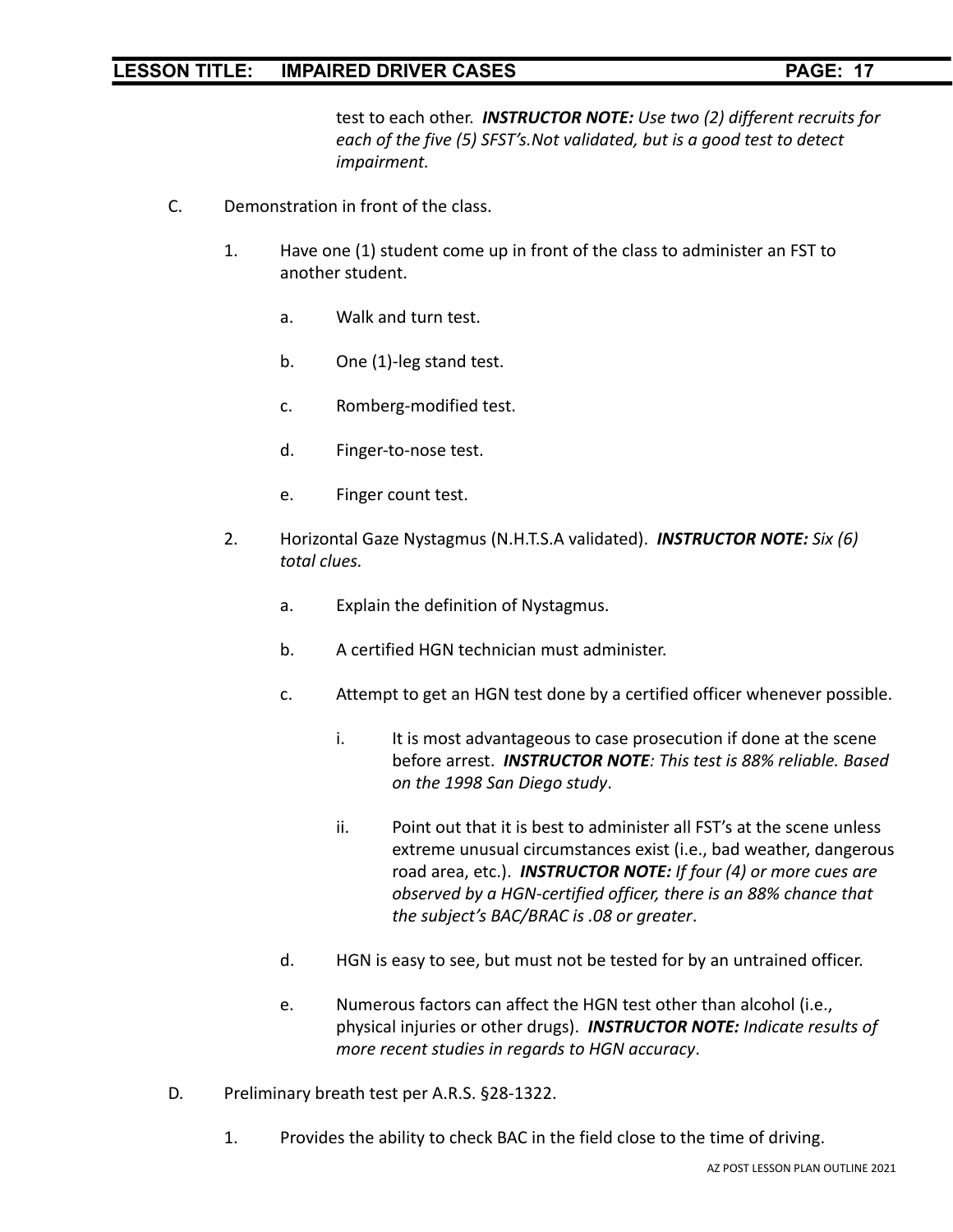- 2. Used to validate the investigation/arrest decision already made and/or to differentiate an alcohol vs. drug-impaired driver.
- 3. Now accepted and endorsed by the Arizona Department of Public Safety, who certifies other methods of breath testing.
- 4. PBT does not relieve the suspect of implied consent.
- 5. Could also be used for charging extreme DUI.
- 6. Test is not an evidentiary test that takes the place of pbt or blood tests.

#### **VI. ARREST OF DUI SUSPECTS**

- A. Officers will complete a warrant check and a driver's license check on the suspect at the roadside before or after the arrest.
	- 1. To determine if the suspect is wanted.
	- 2. To determine if the suspect is a felony or misdemeanor DUI.
- B. Reminder: Officers will make every attempt to administer the field sobriety tests at the scene. The field sobriety tests are designed to assist the officer in developing probable cause at roadside. *INSTRUCTOR NOTE: Review the elements of arrest (Reasonable Suspicion – Traffic Violation – Probable Cause – DUI).*
- C. If the officer has probable cause to arrest and elements of the offense are present, an arrest will be made (i.e., traffic violation, odor, alcohol beverage, bloodshot eyes, slurred speech, poor balance, poor results on field sobriety test, etc.).
- D. Advise the suspect that he/she is under arrest for DUI.
- E. Follow proper procedures and guidelines for officers' safety as with any arrest of any person for a criminal offense.
- F. At this time, the officer may advise the suspect of his/her Miranda warnings, but it is not mandatory if no questions are asked, other than biological and biographical questions.
- G. Some departments allow the arresting officer to lock and park the suspect's vehicle and take the vehicle keys. NOTE: Do not let a suspected DUI driver park his/her vehicle. Follow your department's policy.
- H. **28-3511 30-Day Impoundment:** This is required by state law on Aggravated and Extreme DUI cases. Other situations also require 30-Day Impoundments. *INSTRUCTOR NOTE: Officer safety and proper searching techniques. Can be done at the scene or later at the station as long as the warnings are given, preferably per standard rights card. Point out*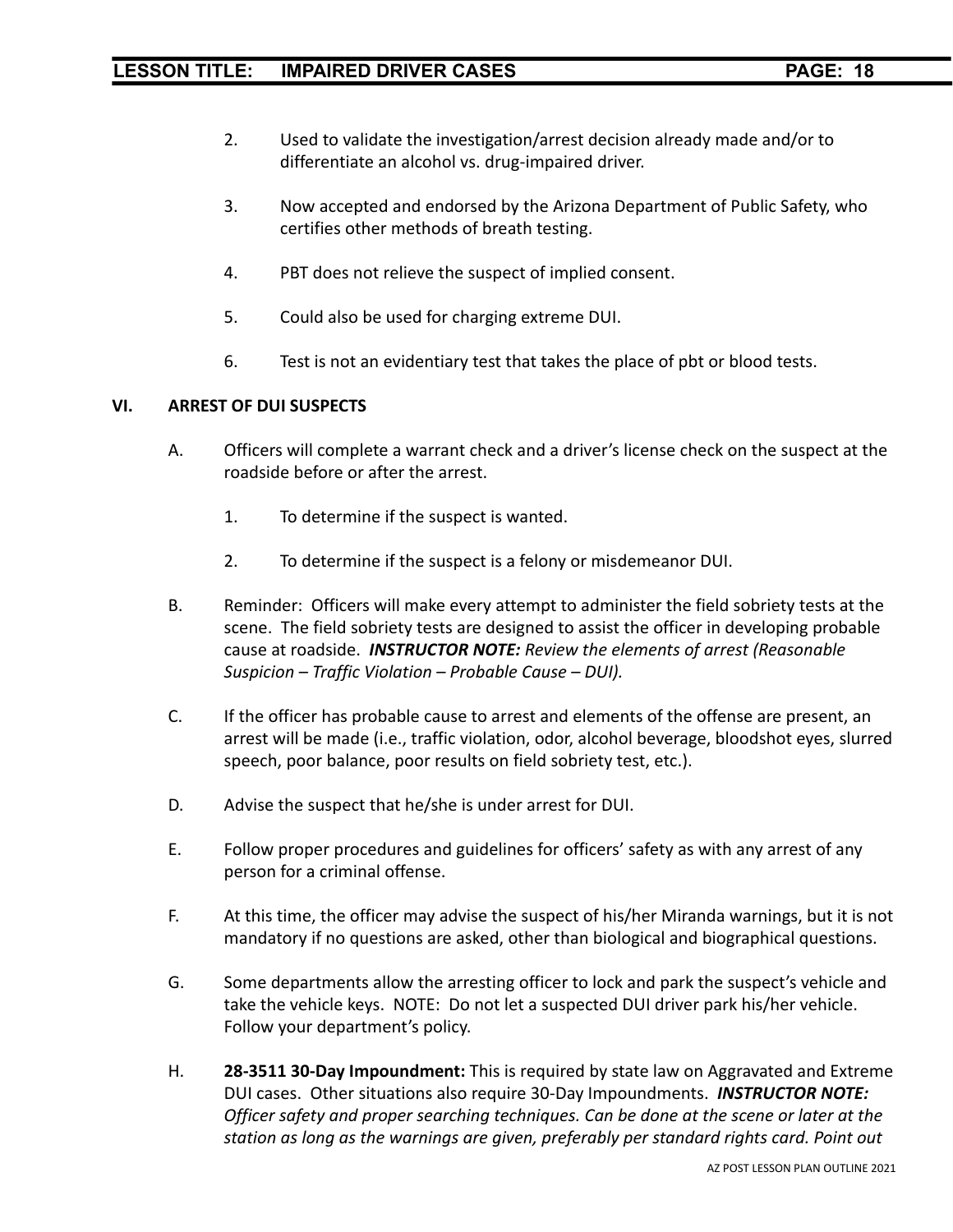*problems in allowing the DUI driver to drive. Remind – DUI drivers tend to be talkative when being transported. Let them talk and note any admissions or inconsistent statements.*

- I. Transport the DUI suspect to the station or call a van.
- J. Upon arriving at your booking location, maintain officer safety and make an attempt to allow the suspect to use the restroom facility soon after arriving. Observe him/her in the restroom. Many suspects have swallowed items to void the breath analysis.

#### **VII. PROCESSING THE DUI SUSPECT AND RELATED PAPERWORK**

- A. If Miranda warnings have not been given, do so at this time, prior to questioning. *INSTRUCTOR NOTE: Jury appeal.*
- B. The admin per se affidavit will be read verbatim by the arresting officer prior to the interview.
	- 1. Record responses.
	- 2. Record time.
- C. The interview.
	- 1. Identification section.
	- 2. Use a standard rights card so as not to forget an important part of the warning and the advantage of reading from a card for court.
	- 3. Do not recite hastily or in a bored tone, speak clearly so as not to be misunderstood.
	- 4. Record responses as to how he/she understands his/her rights. *INSTRUCTOR NOTE: DUI suspects like to talk – many times they incriminate themselves by making spontaneous utterances.*
	- 5. Record the time that Miranda warnings are given.
	- 6. Asks questions verbatim off of the DUI form.
	- 7. Record the suspect's responses verbatim, even if lengthy.
	- 8. If Miranda rights are invoked, the suspect cannot be questioned in reference to this investigation.
- D. Allow suspects to make any legal telephone calls, if requested. *INSTRUCTOR NOTE: Very Important! Case can be dismissed if not allowed to make calls.*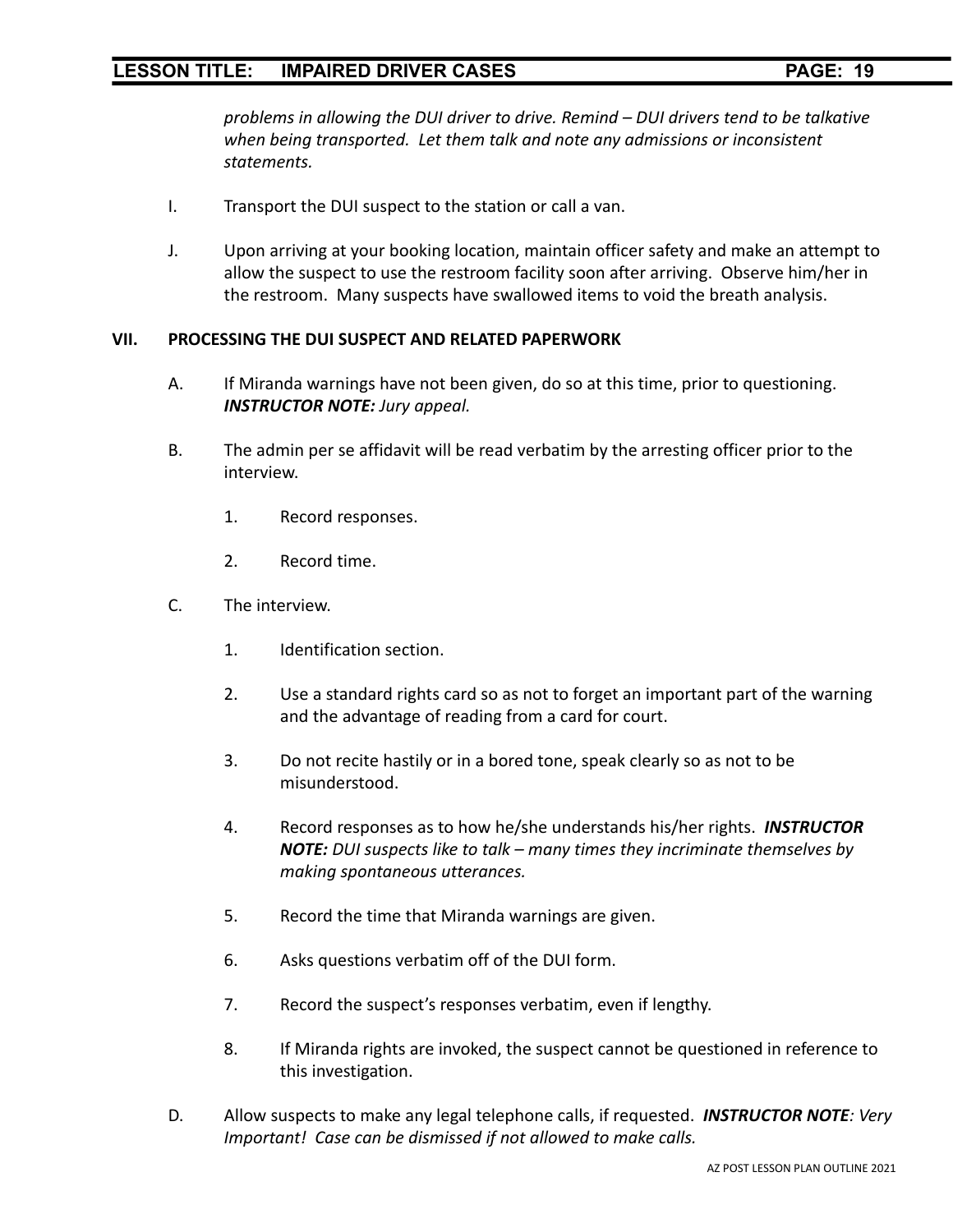- 1. Do not limit the number of calls.
- 2. Allow a reasonable amount of time to make the calls. *INSTRUCTOR NOTE: E.g., 15-20 minutes is reasonable.*
- 3. Make every effort possible to allow privacy.
- 4. Post the call-back number.
- 5. Provide telephone books.
- 6. Record the telephone number called and the time and length of the call. *INSTRUCTOR NOTE: Explain why we want to get the restroom, phone calls, etc., out of the way so as not to interfere with the breath-test requirement. Consider medical treatment for a very high BAC. Follow your agency policy.*
- E. Arrange for a certified breath-testing officer or phlebotomist depending on your agency's policies.
- F. Chemical Test.
	- 1. If the DUI suspect submits to a chemical test and the results are not available, or the BAC is .08 or above or there is any drug or metabolite as defined in ARS 13-3401. *INSTRUCTOR NOTE: Officers can still administer this test if two hour statutory time has expired*.
		- a. Advise the suspect of the order of suspension for 90 days.
		- b. Issue and explain a temporary permit to drive and seize the license.
			- i. DO NOT seize an out-of-state driver's license. *INSTRUCTOR NOTE: If extreme intoxication is observed; follow your department's policy on medical treatment.*
			- ii. If a license is not in the person's possession, indicate that on the admin per se. *INSTRUCTOR NOTE: Admin Per Se suspension is the first 30 day period of the 90 day suspension.*
			- iii. A temporary permit to drive will not be issued to any person whose driver's license is suspended. NOTE: Copies of the admin per se will be given to him/her upon release.
	- 2. The Breath Test. *INSTRUCTOR NOTE: The breath sample does not need to be preserved.*
		- a. Two (2) breath tests given.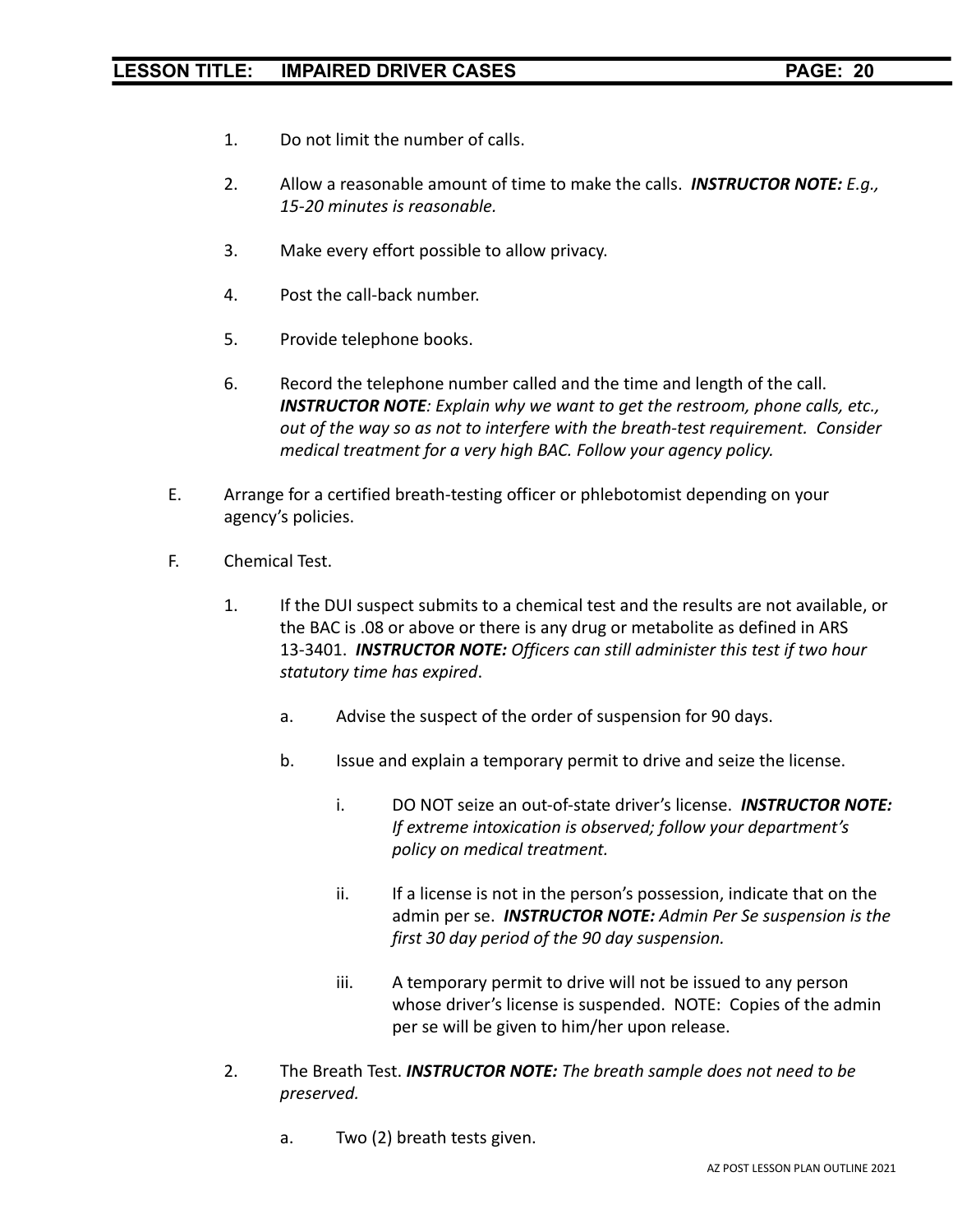- 3. The Blood and/or the Urine Test.
	- a. Follow your agency guidelines for obtaining blood and/or urine samples, if applicable. *INSTRUCTOR NOTE: Officers can still administer this test if two hour statutory time has expired.*
	- b. Ensure chain of custody.
	- c. Discuss procedures for completing admin per se documentation when obtaining a blood or urine test. *INSTRUCTOR NOTE: Elements of aggravated DUI.*
	- d. Advise of the right to arrange for any additional test(s). The same as section VII.G
	- e. A person must "expressly agree" to consent to any chemical test. *INSTRUCTOR NOTE: A subject just sticking out the arm does not meet that requirement. Carrillo v. Houser, Arizona Supreme Court.*
- G. Refusal to submit to test(s).
	- 1. Record verbatim how the suspect refused to submit to a test and the time he/she refused. *INSTRUCTOR NOTE: The operator should make notes concerning refusals. Implied consent suspension is a result of refusing or failing to complete the chemical test. 1 or 2 year duration.*
	- 2. Seize the license if a resident and in possession.
	- 3. Issue a temporary driver's permit unless the license is suspended or not in possession.
	- 4. Advise the suspect of implied consent suspension for 12 months or for two (2) years if implied consent refusal is within the past 84 months. *INSTRUCTOR NOTE: Explain that photos and prints can be obtained at jail prior to a release. Also, we need a fingerprint for future identification.*
	- 5. A telephonic, fax, or electronic search warrant for blood may be obtained, depending on your agency policy and procedure.
- H. Independent Tests.
	- 1. The right to an independent test will be explained to the suspect regardless of the type of sample collected or if the suspect refuses to provide a sample. *INSTRUCTOR NOTE: Explain – this is done so a suspect cannot use as a defense in court that his/her impairment was due to alcohol alone and the breath-testing device was reading low or not operating properly.*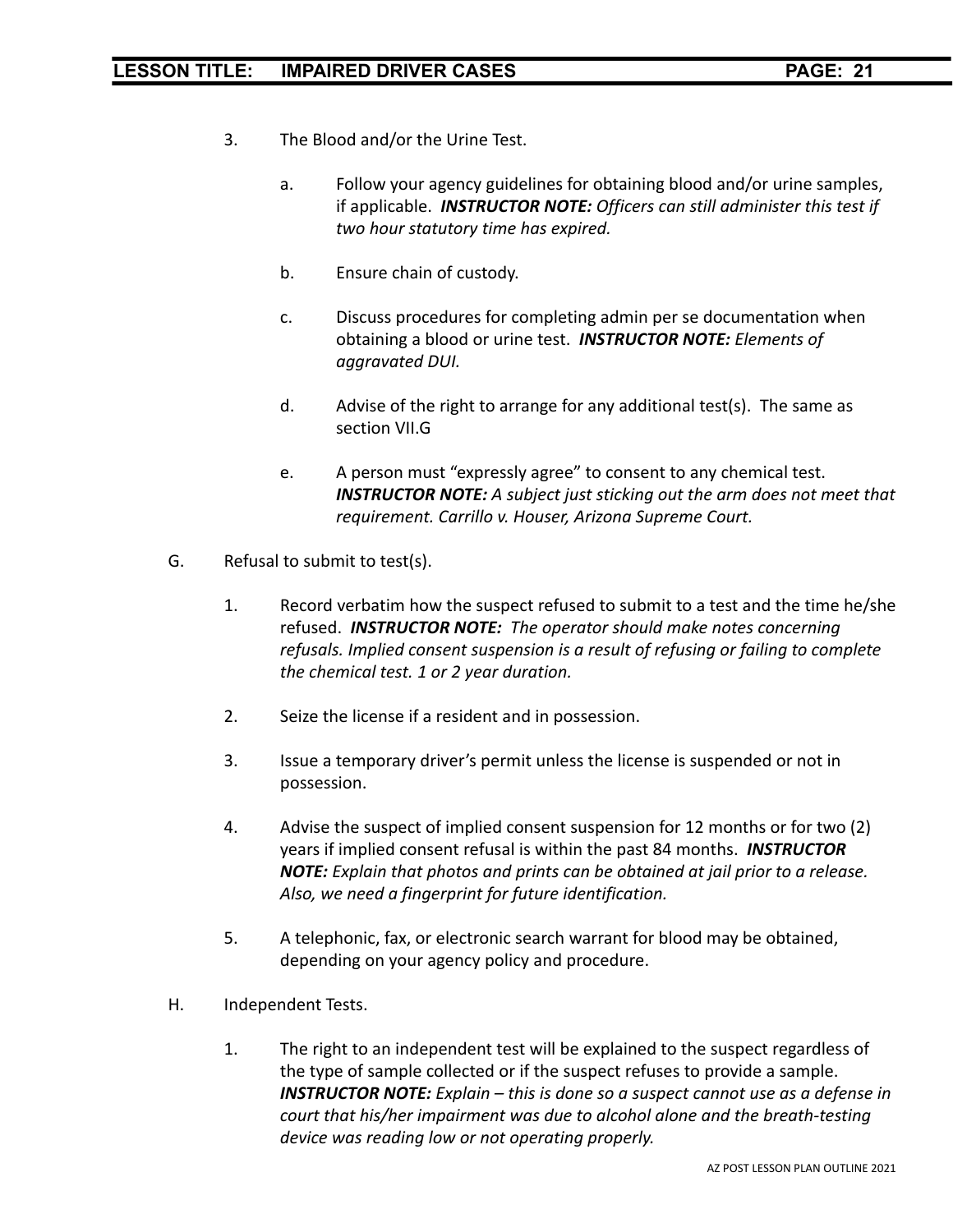- 2. Advise of the right to arrange for any additional test(s) A.R.S. §28-1388(C). *INSTRUCTOR NOTE: Read §28-1388(C) – also applies to in-custody/ booking cases.* **P.O. 4.1.15**
- 3. Options: Breath, blood, urine or other substance.
- I. Obtain the suspect's fingerprints and photograph. *INSTRUCTOR NOTE: Misdemeanor print card, fingerprint card and alcohol influence report.*
- J. Record check of DUI suspect.
	- 1. All DUI suspects will have a records check done for prior DUI arrests, criminal record and status of driver's license.
	- 2. The records check must be made prior to issuance of any citations.
	- 3. If the suspect is found to have a suspended driver's license and has waived his/her Miranda warnings, ask if he/she knew his/her license was suspended. *INSTRUCTOR NOTE: Record response. Example: "Yeah, I knew, I got busted for DUI about two (2) months ago and they sent me a letter and took my license."*
- K. Citing requirements/release on Written Promise to Appear. **P.O. 4.1.10**
	- 1. Each agency has specific guidelines for issuing traffic citations and they should be covered with your field training officer. *INSTRUCTOR NOTE: Explain how a DUI suspect will not be considered uncooperative merely because he/she refused a chemical test or refused to answer questions.*
	- 2. Released on written promise to appear may vary from one (1) agency to the next.
		- a. In general, if a DUI suspect is cooperative and has good identification and meets your department guidelines for release, he/she should be released on his/her written promise to appear in court on a given date. *INSTRUCTOR NOTE: Prior to release, make every effort to get both current home and work addresses.*
		- b. DO NOT TELL a DUI suspect, "If you do not take the breath/blood test, I will consider you to be uncooperative and will have to book you." *INSTRUCTOR NOTE: Coercion is against the law.*
	- 3. No citations will be issued for aggravated DUI; the driver can be booked into jail. *INSTRUCTOR NOTE: Follow your agency guidelines on felony crime procedures.*
- L. DUI suspect's vehicle keys.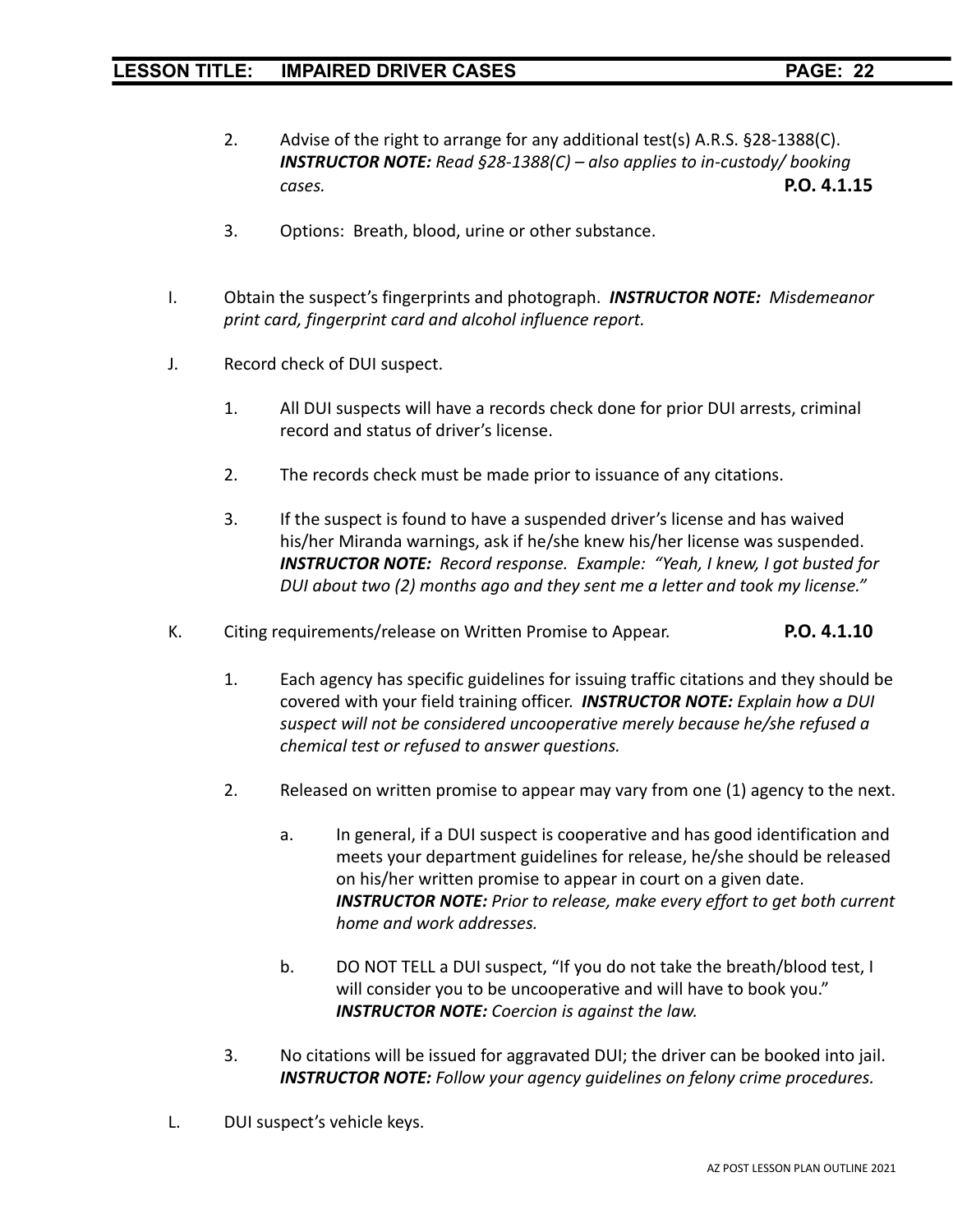- 1. Keys should not be released to any intoxicated person. Follow department policy regarding releasing keys.
- 2. Follow your department's policy regarding towing or securing vehicles. (28-3511 30-Day Impound)
- M. Juvenile DUI suspects.
	- 1. Process the same as an adult except keep them separated from other adults.
	- 2. Each agency has different policies. Below are a few generally-accepted policies of police agencies:
		- a. Use juvenile Miranda warnings.
		- b. Blood test (with parent/guardian consent if your agency requires it.) or a search warrant as per A.R.S. § 1-602. *INSTRUCTOR NOTE: Review Parental Bill of Rights A.R.S. § 1-602.*
		- c. Release to the custody of a parent or legal guardian.
		- d. Obtain a medical release if the juvenile has to be booked.
		- e. Advise the parent(s) that the juvenile should be examined by a doctor.
		- f. Cite under the guidelines for court. *INSTRUCTOR NOTE: Should include all appropriate offenses committed*.
- N. Injured DUI suspects.
	- 1. In collision cases, based on probable cause, officers will handle drivers suspected of DUI as if the officers had actually witnessed the violation A.R.S. §13-3883(A)(3). *INSTRUCTOR NOTE: Read A.R.S. §13-3883(A)(3) with students.*
	- 2. Obtain breath or blood samples at the hospital. **P.O.4.1.13**
		- a. Explain, briefly, the Blood Collection Kit and gray-top blood kit if possible, have a blood kit to show the class. *INSTRUCTOR NOTE: Read A.R.S. §§28-1388(A) and 28-1388(E) with the class.*
		- b. If the hospital conducted a medical draw prior to arrival, you are entitled to that sample under A.R.S. §28-1388(E). *INSTRUCTOR NOTE: Good practice to also obtain your own sample as well.*
			- i. Advise the class that it is a Class 1 misdemeanor for hospital personnel to fail to comply with this section. *INSTRUCTOR NOTE: (Case law indicates PC plus exigent circumstances are required to*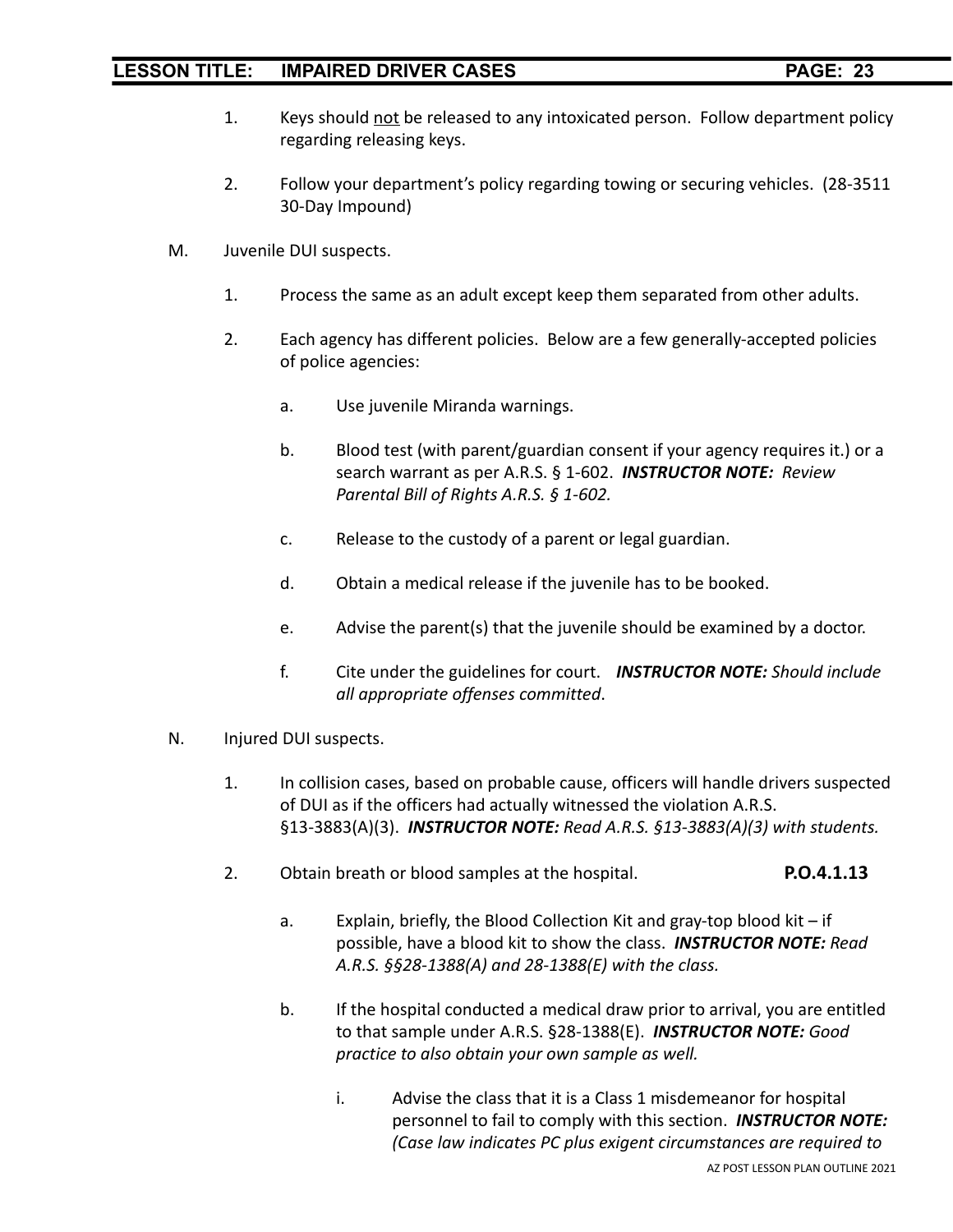*seize medical drawn blood without a search warrant) State Vs. Nissley 2017.*

- ii. NOTE: Do not arrest hospital personnel, but if necessary, submit a "hindering prosecution" report.
- c. If conscious, advise of implied consent and process as though you were at a police station. *INSTRUCTOR NOTE: If the suspect refused blood or breath, submit an implied consent for refusal and/or attempt to obtain a search warrant. Arrest or advisement of arrest is still required for Admin Per Se to apply.*
- d. If the person is dead, unconscious or has a condition rendering the person incapable of refusal, then he/she is deemed not to have withdrawn the consent. (A search warrant is required to seize blood from an unconscious individual) State Vs. Nissley 2017. *INSTRUCTOR NOTE: Read §28-1321(C).*
- e. Observe the blood being drawn, obtain the name of the person drawing the blood, what type of cleanser was used on the person's arm and record the time it was taken.
- f. If blood was drawn prior to your arrival, obtain the same information for chain of custody. *INSTRUCTOR NOTE: For DUI cases, if alcohol swabs are used; it may create a criminal defense. Use "betadine" if possible.*
- O. Record information on the SFST worksheet.
	- 1. Describe suspect performance on the field tests when completing the DUI Report.
	- 2. Instructor go into detail on how to transcribe, notes and record onto the FST worksheet.
	- 3. Do not merely check boxes; make notes on the worksheet for your future reference. (E.g., on one (1)-leg stand, "put foot down on 1003, 1006, fell on 1011 and quit.")
- P. Details of arrest.
	- 1. Give details of the incident similar to that of a departmental report for any other criminal offense.
	- 2. Justify charges of the offense.
		- a. Driving a motor vehicle.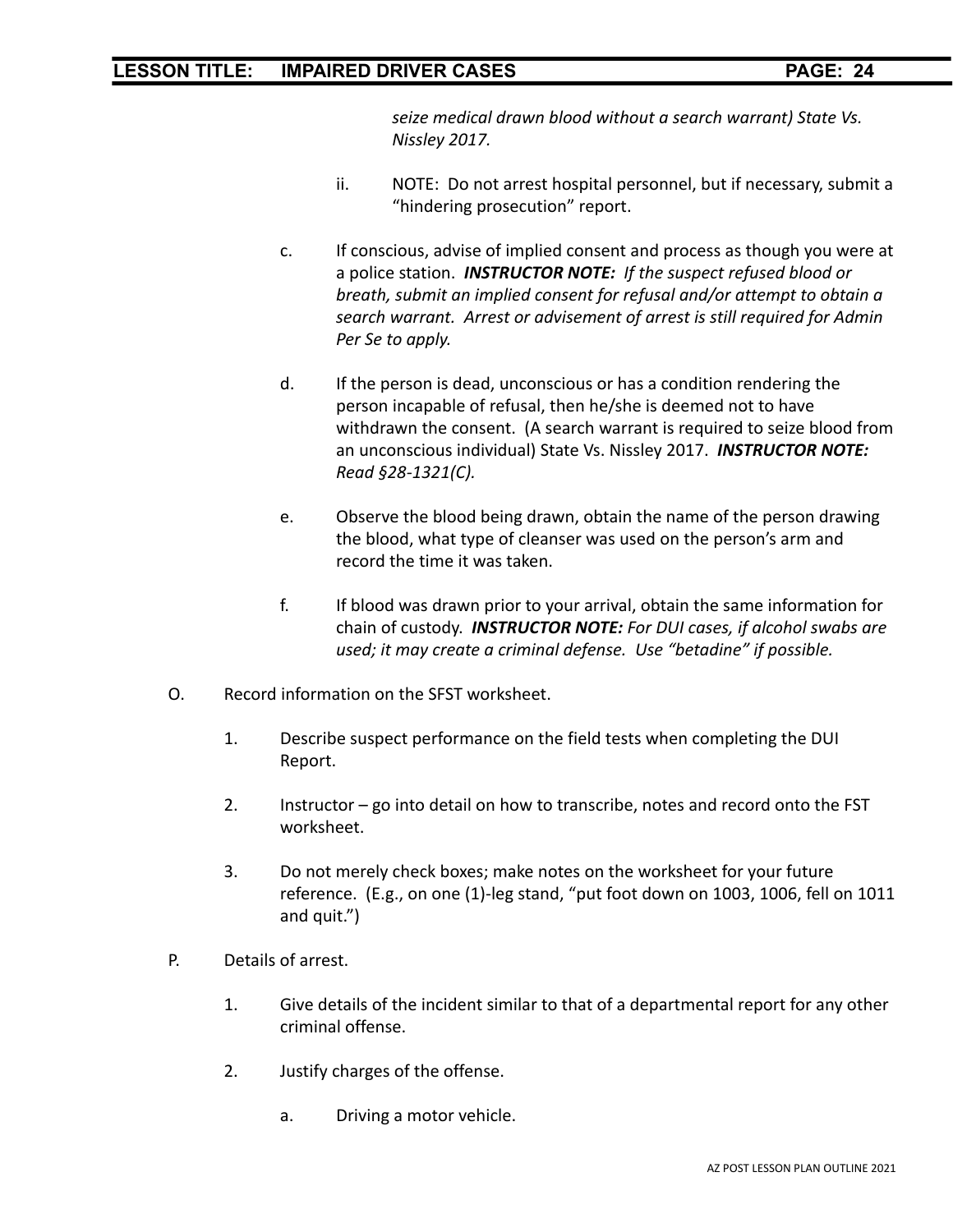- b. A traffic violation that gave the officer reasonable suspicion to stop.
- c. The officer's observations of the suspect.
- 3. Document other traffic offenses such as:
	- a. No driver's license.
	- b. No proof of insurance, etc.
- Q. Court testimony preparation.
	- 1. Wear your uniform, if possible. *INSTRUCTOR NOTE: Explain importance of proper appearance and professionalism in court.*
	- 2. Review your report before testifying.
	- 3. Meet with the prosecutor prior to trial.

#### **VIII. DRUG-IMPAIRED DRIVER**

- A. The drugged-driver problem. *INSTRUCTOR NOTE: Briefly explain what a Drug Recognition Expert is and recommend that the DRE should be called to administer a drug evaluation on these cases, if available.*
	- 1. A drug is any substance which, when taken into the human body, can impair the ability of the person to operate a vehicle safely.
	- 2. Tennessee study: 40% of drivers in hospitals had drugs in their systems. (1988)
	- 3. California study:
		- a. Fifty-one percent (51%) of fatalities had drugs other than alcohol.
		- b. Forty-nine percent (49%) had no drugs other than alcohol.
- B. Problems with identifying drug-impaired drivers:
	- 1. They may look similar to alcohol-only impaired drivers.
	- 2. The person may actually be suffering a medical emergency.
	- 3. Persons with mental illness or developmental disabilities may act like people on drugs.
- C. Officer's abilities that lead to successful DUI prosecution: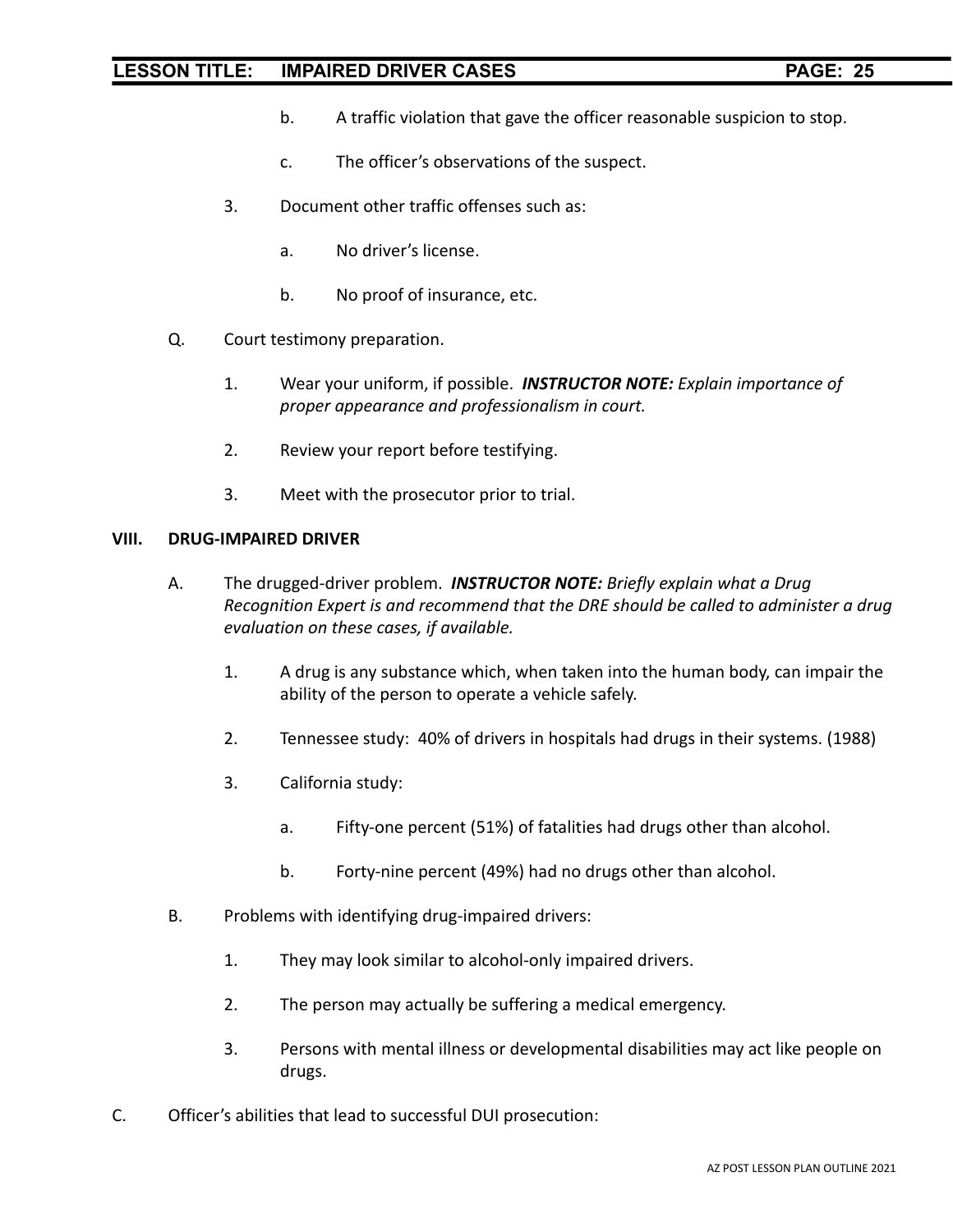- 1. Recognize evidence of alcohol/drug influence, applying all three (3) detection phases.
	- a. Vehicle in motion.
	- b. Personal contact.
	- c. Pre-arrest screening.
- 2. Describe the evidence clearly and convincingly.
	- a. Both report writing and testing.
	- b. Anytime where the person's blood alcohol concentration is not consistent with the impairment observed.
- 3. The arresting officer should advise the drug recognition expert officer of observations relating to the subject's behavior, statements and physical evidence.
	- a. Driving.
	- b. Balance and coordination.
	- c. Unusual behavior.
	- d. Statements of drug use, etc.
	- e. Attitude and demeanor.
	- f. Drugs and paraphernalia.
	- g. Medical problems.
	- h. BAC level.

#### **IX. NON-ALCOHOL OR DRUG-IMPAIRED SITUATIONS P.O. 4.1.7**

- A. There may be situations where a person may be impaired, but is not under the influence of alcohol or drugs. *INSTRUCTOR NOTE: Ask the class what non-alcohol or drug situations may impair a person's ability to drive a vehicle.*
- B. These situations may include:
	- 1. Age impairment: People who are at an advanced age may have difficulty driving.

**P.O. 4.1.7A**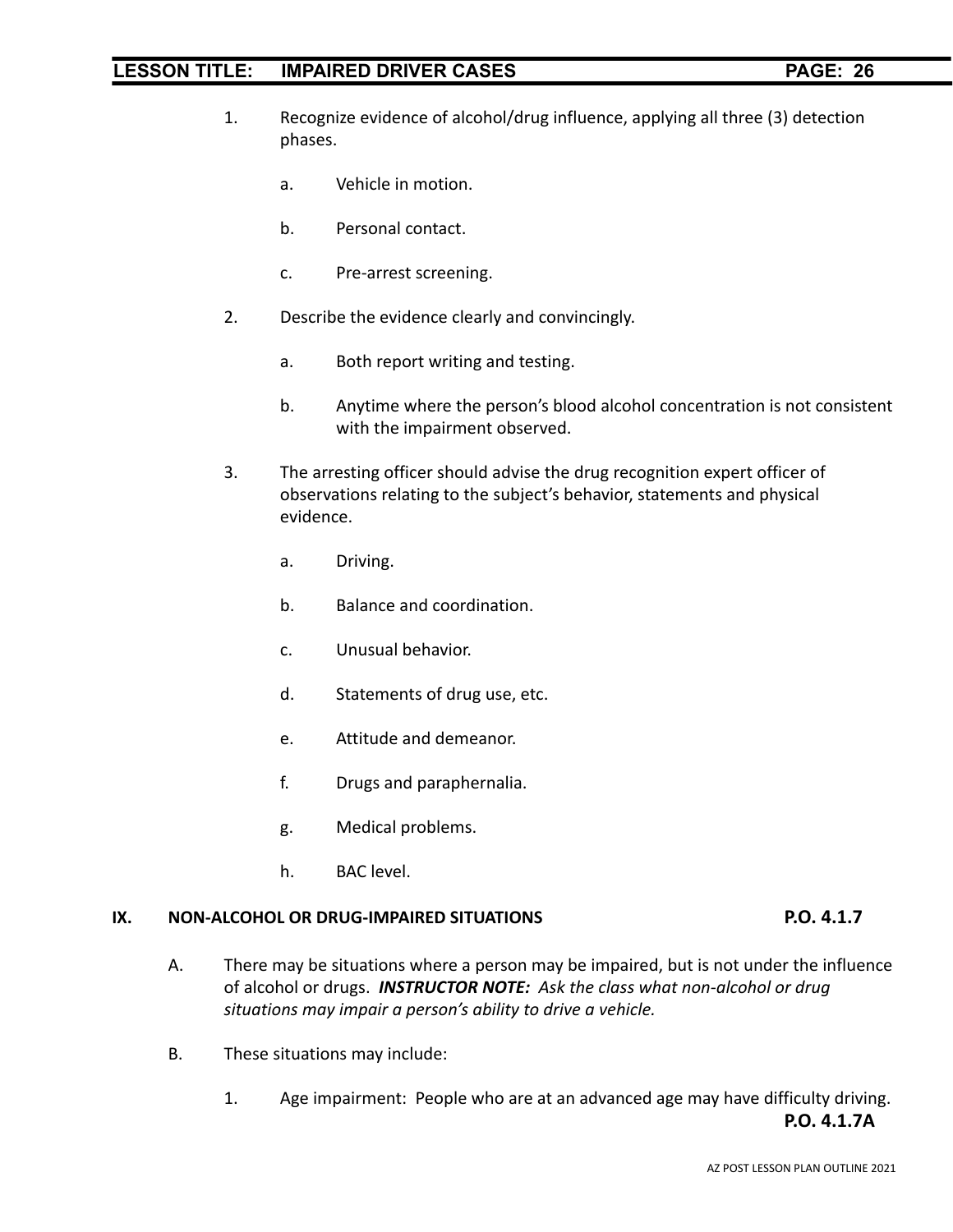- 2. Emotional status: People who are emotionally upset may display poor driving or physical impairment. **P.O. 4.1.7B**
- 3. Mental status: People with mental handicaps may also display impaired driving or physical demeanor. **P.O. 4.1.7C**
- 4. Physical impairments may also affect a person's ability to drive. **P.O. 4.1.7D**
	- a. Epilepsy.
	- b. Diabetic shock.
	- c. Diabetic coma.
	- d. Mental illness or developmental disability.
	- e. Stroke.
- 5. Symptoms of impairment that may be present for epilepsy, diabetic shock, mental illness, stroke or diabetic coma can include: *INSTRUCTOR NOTE: Seek immediate "Medical Assistance" if these symptoms are present.*
	- *a. Slurred or altered speech.*
	- b. Poor coordination.
	- c. General disorientation and the inability to think or respond to questions properly.
	- d. Altered breathing and slow reaction time.
	- e. Those in a diabetic coma or stroke can be conscious, but may be unresponsive or can be in an unconscious state appearing to have had a heart attack.
- 6. Fatigue.
	- a. People who are fatigued or tired will often appear as though they are "drunk" or impaired. *INSTRUCTOR NOTE: This will show during their driving performance.*
	- b. This is common on interstate highways or for people who work shift work. *INSTRUCTOR NOTE: A recent study shows that fatigue alone has little to no effect on SFST's.*
- C. Investigate these situations where persons may be impaired, but without alcohol or